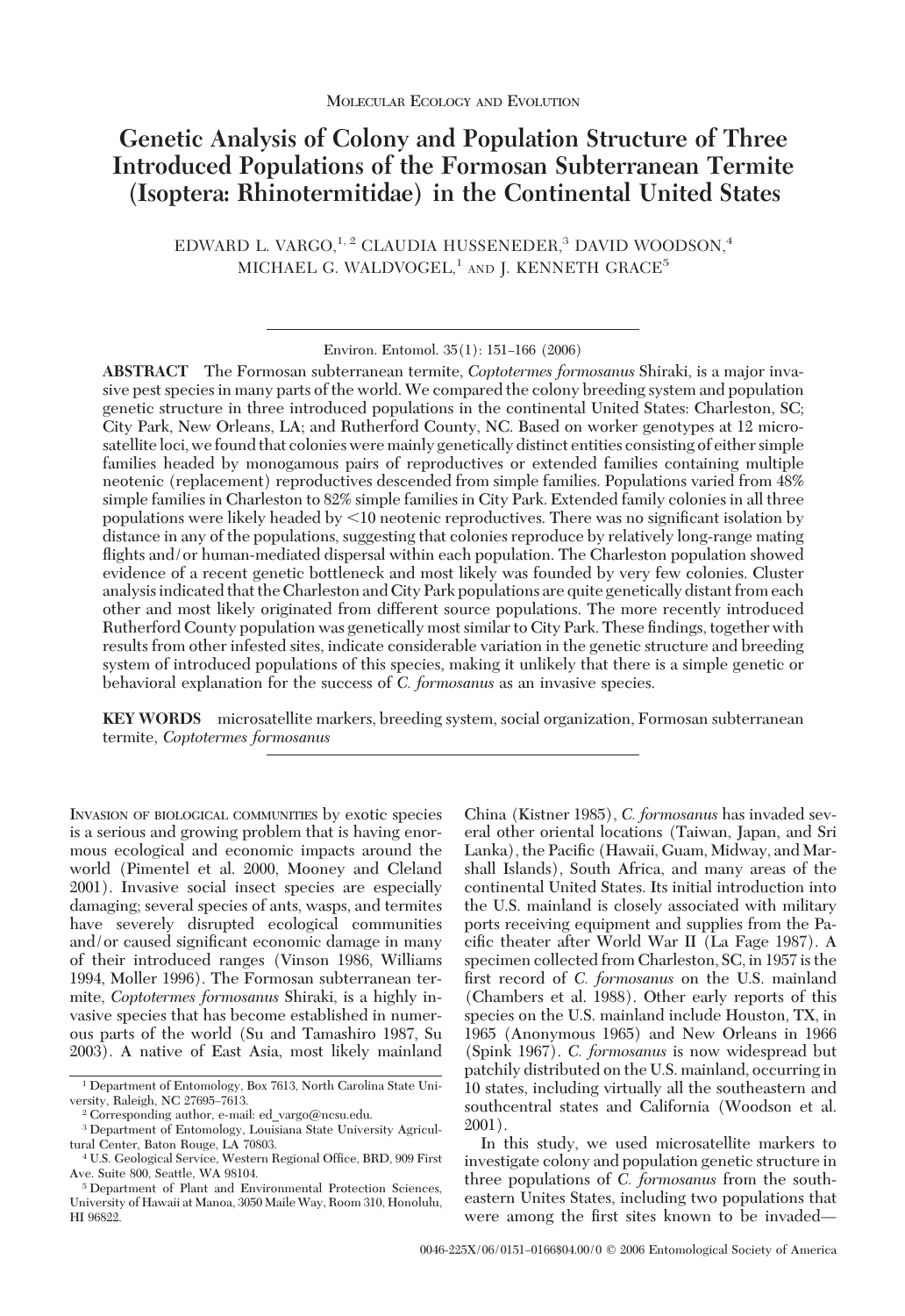Charleston, SC, and New Orleans, LA-and a recently discovered population from western North Carolina. The populations of Charleston and Rutherford County are relatively isolated (Chambers et al. 1988; unpublished data), whereas the City Park population is embedded in a much more extensive population in and around New Orleans (Woodson et al. 2001). Our first objective was to infer colony breeding structure in these three populations to determine whether there were common features that might help account for the exceptional invasion success of this species. In other highly invasive social insects, primarily ants, reduced genetic variability after introduction events can favor invasiveness by lowering intercolonial aggression, leading to large, unicolonial societies that are ecologically dominant (Holway et al. 2002, Tsutsui and Suarez 2003, Payne et al. 2004). Thus, it is conceivable that founder effects in *C. formosanus* could promote a particular type of colony social organization underlying its invasion success.

Genetic markers are a powerful tool for inferring colony breeding structure in social insects (Thorne et al. 1999, Ross 2001), and there has been an increasing number of genetic studies on colony social organization of termites (Atkinson and Adams 1997, Thompson and Hebert 1998a, b, Goodisman and Crozier 2002), especially subterranean termites (Clément 1981, 1984, Reilly 1987, Kaib et al. 1996, Husseneder et al. 1997, 1998, 1999, 2005, Jenkins et al. 1999; Bulmer et al. 2001, Clément et al. 2001, Husseneder and Grace 2001, Vargo 2003a, b, Vargo et al. 2003a, b, DeHeer and Vargo 2004, Dronnet et al. 2005, DeHeer et al. 2005). These studies indicate that colonies of subterranean termites are generally founded by pairs of unrelated primary (alate-derived) reproductives. As colonies age, the primary reproductives are replaced or supplemented by neotenics (precocious nonwinged reproductive forms that develop within the colony) who inbreed within the colony. In at least one species, *Reticulitermes flavipes* Kollar, there is evidence that a small percentage of colonies can contain three or more unrelated reproductives (Jenkins et al. 1999, Bulmer et al. 2001, DeHeer and Vargo 2004), and both laboratory (Fisher et al. 2004) and field (DeHeer and Vargo 2004) studies have shown that such genetically mixed groups can arise through colony fusion. It has been thought that, as colonies of subterranean termites grow and expand their foraging ranges, they frequently fragment into independent daughter colonies (Shellman-Reeve 1997, Myles 1999, Thorne et al. 1999). Although there is some genetic evidence suggesting that colony reproduction by budding may occur often in some species, e.g., the African subterranean termite *Schedorhinotermes lamanianus* (Sjöstedt) (Husseneder et al. 1998), it is not universal because intensive studies of a number of populations of *R. flavipes* have failed to find evidence for it (Bulmer et al. 2001, Vargo 2003a, DeHeer and Vargo 2004).

To date, we have studied the breeding structure of two introduced populations of *C. formosanus,* and these show considerable variation. In two populations from southern Japan, we found that 90% of the colonies were simple families headed by closely related reproductives, and the remaining 10% consisted of highly inbred extended family colonies (Vargo et al. 2003a). In contrast, we found that a little more than one-half the colonies (57%) in a New Orleans, LA, population were comprised of simple families headed by outbred reproductives, and the remaining colonies were only slightly inbred extended families (Husseneder et al. 2005). Comparative studies of additional introduced populations should help reveal whether there are features common to colony breeding structure across introduced populations, and, if so, what role these may play in the invasion success of this species. In addition, understanding the breeding structure of colonies may be important in management, especiallyin the case of*C. formosanus,*where there are efforts in place to eliminate all colonies within large areas. For example, if colonies frequently form spatially separated reproductive centers with limited movement of workers among them, this could restrict the distribution of bait toxicants, interfering with the ability of baits to eliminate entire colonies (Husseneder et al. 2003).

Our second objective was to study the genetic relationships among these three populations as well as two other introduced populations that were previously studied in Japan (Vargo et al. 2003a) and another population in New Orleans, LA (Husseneder et al. 2005). Analyses of the genetic relationships among introduced populations of invasive species can help determine whether they arose from a single introduction or multiple introductions, whether some introduced populations likely originated from the same source population, and to infer patterns of dispersal within introduced ranges (Goodisman et al. 2001, Buczkowski et al. 2004, Johnson and Starks 2004, Kolbe et al. 2004). For example, it is of interest to know whether there was a single introduction of *C. formosanus*to the U.S. mainland that spread to various locations through human-aided dispersal or whether there were multiple introductions from different source populations.

#### **Materials and Methods**

**Sample Collection.** Samples were collected from natural wood or artificial feeding stations in three populations: City Park, New Orleans, LA; Charleston, SC; and Rutherford County, NC. Figures 1-3 show the relative locations of the collection points in each population. With few exceptions, samples from each collection point consisted of at least 20 individuals -workers, soldiers and sometimes alates. Termites were placed directly into 95% ethanol and stored at  $-20^{\circ}\mathrm{C}$ until DNA extraction.

**City Park, New Orleans, LA.** A total of 19 samples was collected between 19 March and 16 May 2001 (Fig. 1). As part of a larger study of termites infesting trees in City Park, bucket traps consisting of 15.25-cm circular valve box covers filled with rolled corrugated cardboard were installed in the ground within 1 m of a tree in spring 2001. Only trees and shrubs  $>10$  cm in diameter at ground level were used.*C. formosanus* was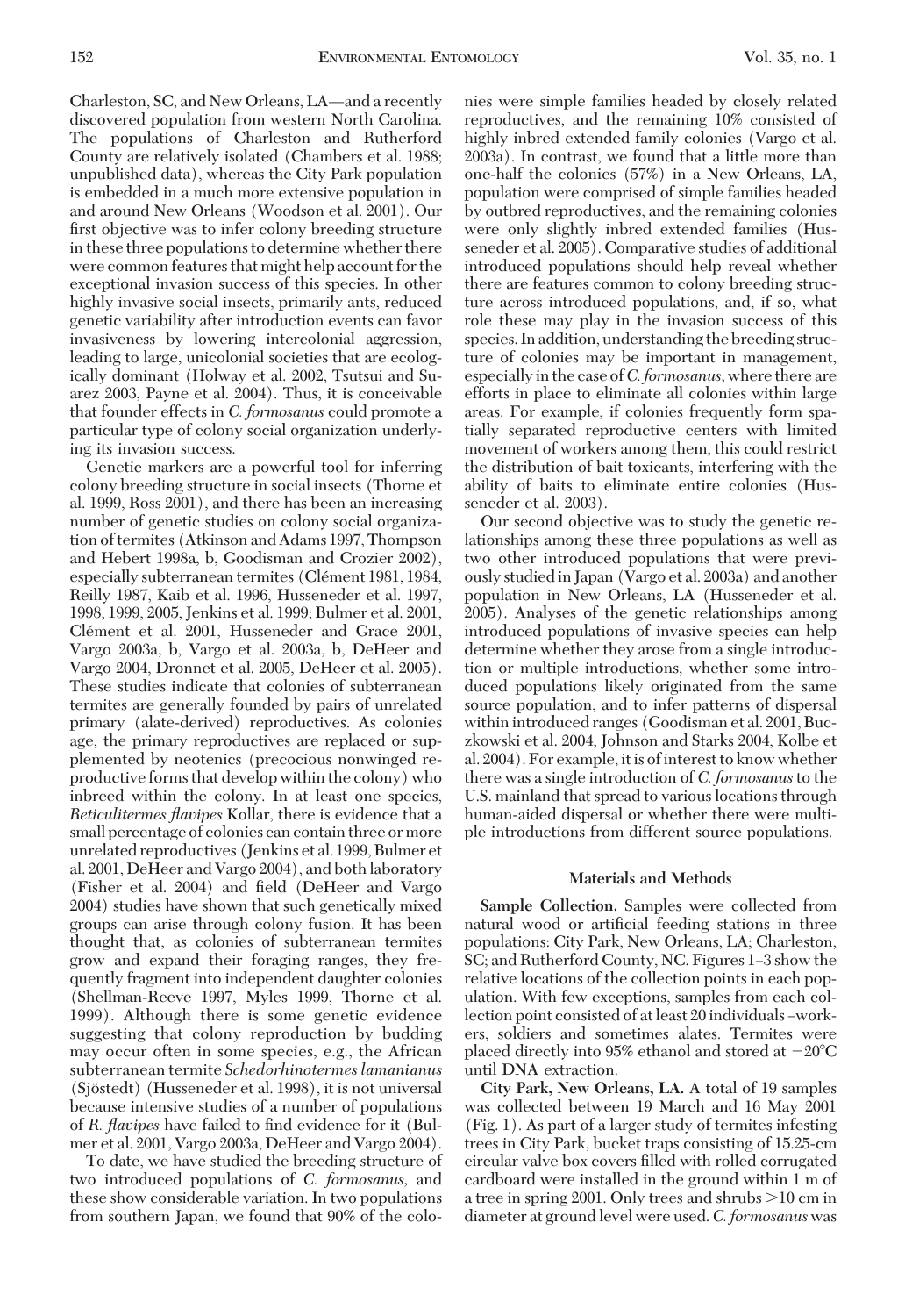

**Fig. 1.** Locations of *C. formosanus* samples from the City Park, New Orleans, LA, population. Dark shapes represent bodies of water. Encircled collection points were part of the same colony.

most commonly found with southern live oak (*Quercus virginiana* Miller), followed by southern yellow pine (*Pinus* sp.), Chinese tallow (*Sapium sebiferum* L. Roxburgh), and bald cypress (*Taxodium distichum* L.). The location of each sample was determined using a Trimble Pro XLR GPS (Trimble, Sunnyvale, CA) device.

**Charleston, SC.** Thirty-six samples were collected from Charleston, SC (Fig. 2). Samples of workers and soldiers, and in some cases, alates, were collected from the trunks or the bases of 21 trees in Charleston, SC, on 3 June 2002. Most of the samples were collected in or near Hampton Park located adjacent to the Citadel northwest of downtown Charleston. The location of each sample was determined using a Trimble GeoExplorer 3 handheld GPS device. An additional 15 samples were collected from trees and wood debris (tree stumps and down limbs) in Charles Towne Landing State Historic Site on 13 and 19 May 2003. This park is located  $\approx$ 2 km from Hampton Park across the Ashley River. The location of samples was manually marked on a map, and the distance between collection points was measured on the ground using a tape measure.

**Rutherford County, NC.** Sixteen samples were collected from infested trees, buildings, and railroad ties along an  $\approx$ 8-km stretch of U.S. Highway 221A running through the towns of Rutherfordton, Spindale, and Forest City in Rutherford County, NC, on 12 and 13 August 2003 (Fig. 3). This was part of a cooperative effort of the Structural Pest Control Division, North Carolina Department of Agriculture and Consumer Services, North Carolina Cooperative Extension Service, North Carolina State University, and local pest control companies to delineate the boundaries of a population first discovered in 1992 (M.G.W., unpublished data).

**Microsatellite Analysis.** Genomic DNA was extracted from individual termite whole bodies using the DNeasy Tissue Kit (Qiagen, Valencia, CA). Twenty workers from each collection point were genotyped at 12 microsatellite loci (Table 1), 11 of which were identified from *C. formosanus* (Vargo and Henderson 2000) and 1 of which, *Rf 6-1*, was identified from *Reticulitermes flavipes* (Vargo 2000). We followed the protocols of Vargo (2000) and Vargo and Henderson  $(2000)$  for polymerase chain reaction  $(PCR)$  amplification and genotype scoring.

**Colony Affiliations.** To determine if samples from nearby collection points represented the same or different colonies we used three criteria. First, all pairs of collection points within each population were tested for genotypic differentiation by means of a permutation test using the program FSTAT (Goudet 2001). Second, we compared the number of private alleles (the number of alleles present in one collection point but not the other) in each pair of collection points. Groups of workers with different alleles present were considered to belong to different colonies. Third, we took into account the distance between collection points. Because the maximum linear distance reported for foragers of a single *C. formosanus* colony is 115 m (Su and Scheffrahn 1988), collection points separated by much further  $(>500 \text{ m})$  were considered to belong to different colonies. In practice, collection points belonging to different colonies were significantly differentiated and had many private alleles. More emphasis was placed on analysis of private alleles in the Charleston population because of thelow genetic variability present at this location.

**Classification of Colonies.** Following the classification of Vargo (2003a, b), Vargo et al. (2003a), and DeHeer and Vargo (2004), colonies were placed in one of the following two groups: simple families or extended families. Simple families were those presumably headed by a monogamous pair of reproductives. Colonies were considered simple families if the genotypes of the workers were consistent with those expected for a single pair of parents and if the ratios of the observed genotypes did not differ significantly from the expected Mendelian ratios as determined by a *G*-test. For each colony, an overall *G*-value was obtained by summing all the locus-specific *G*-values. In contrast to simple families, extended families are headed by multiple kings and/or queens. Extended family colonies were those having genotypes that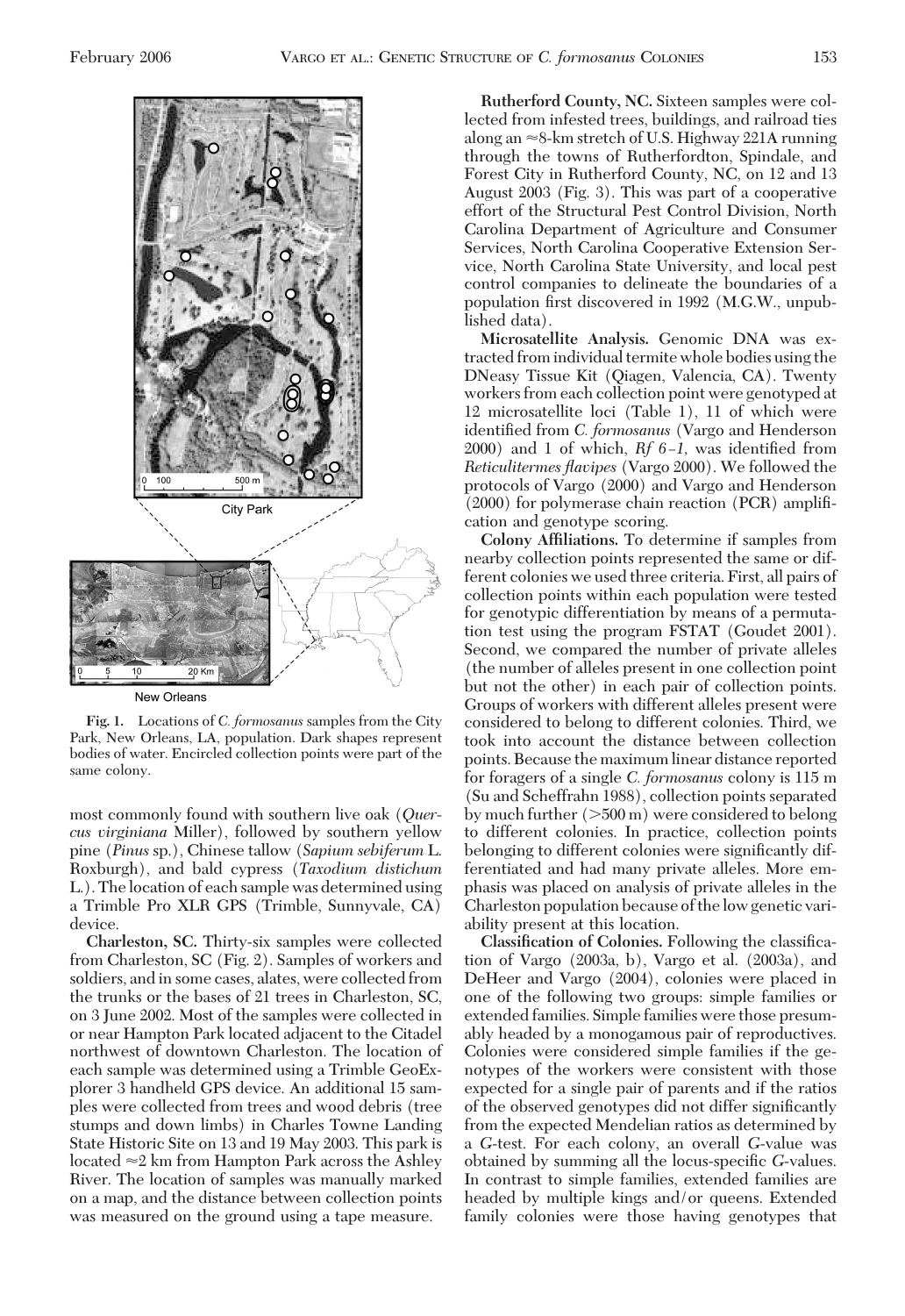

Hampton Park Area

**Fig. 2.** Locations of *C. formosanus*samples from the Charleston, SC, population. Collection points that are encircled were part of the same colony.

were inconsistent with a single pair of reproductives (e.g., one or more loci with five or more genotypic classes or three classes of homozygotes) or those in which the genotypes were consistent with the presence of a single pair of reproductives but the observed frequencies of the genotypes deviated significantly from the expected values in simple families  $(P < 0.05$ , *G*-test).

**Colony and population genetic structure.** Colony and population genetic structure were assessed by estimating the coefficient of relatedness among nestmate workers and by estimating *F*-statistics. The average relatedness among colony mates was estimated using the program Relatedness v. 5.0.8 (Queller and Goodnight 1989) with colonies weighted equally. The SEs were obtained by jackknifing over loci. *F*-statistics were estimated using FSTAT (Goudet 2001). We followed the notation of Thorne et al. (1999) and Bulmer et al. (2001) in which each colony is treated as a subpopulation, and genetic variation is partitioned among the following components: the individual (I), the colony  $(C)$ , and total  $(T)$ . According to this notation,  $F_{IT}$  is analogous to the standard inbreeding coefficient,  $F_{\text{IS}}$ , and is a measure of the level of inbreeding in individuals relative to the population.  $F_{CT}$ is analogous to  $F_{ST}$  and represents the genetic differentiation among colonies.  $F_{\text{IC}}$  is the coefficient of inbreeding in individuals relative to their colony and is particularly sensitive to the numbers of reproductives present and their mating patterns within colonies. As shown by Thorne et al. (1999) and Bulmer et al.  $(2001)$ ,  $F_{\text{IC}}$  is expected to be strongly negative in simple family colonies, to approach zero with increasing numbers of reproductives within colonies and to become positive with assortative mating among multiple groups of reproductives within colonies or with mixing of individuals from different colonies. For each of the *F*-components, SEs were estimated by jackknifing over loci. Significance of the *F*-values and the relatedness coefficients was determined by comparing them to predicted single point values by means of one-sample *t*-tests  $(P < 0.05)$ . Pairs of empirical values were tested for significance using two-sample *t*-tests and not assuming equal variances. Pairwise genetic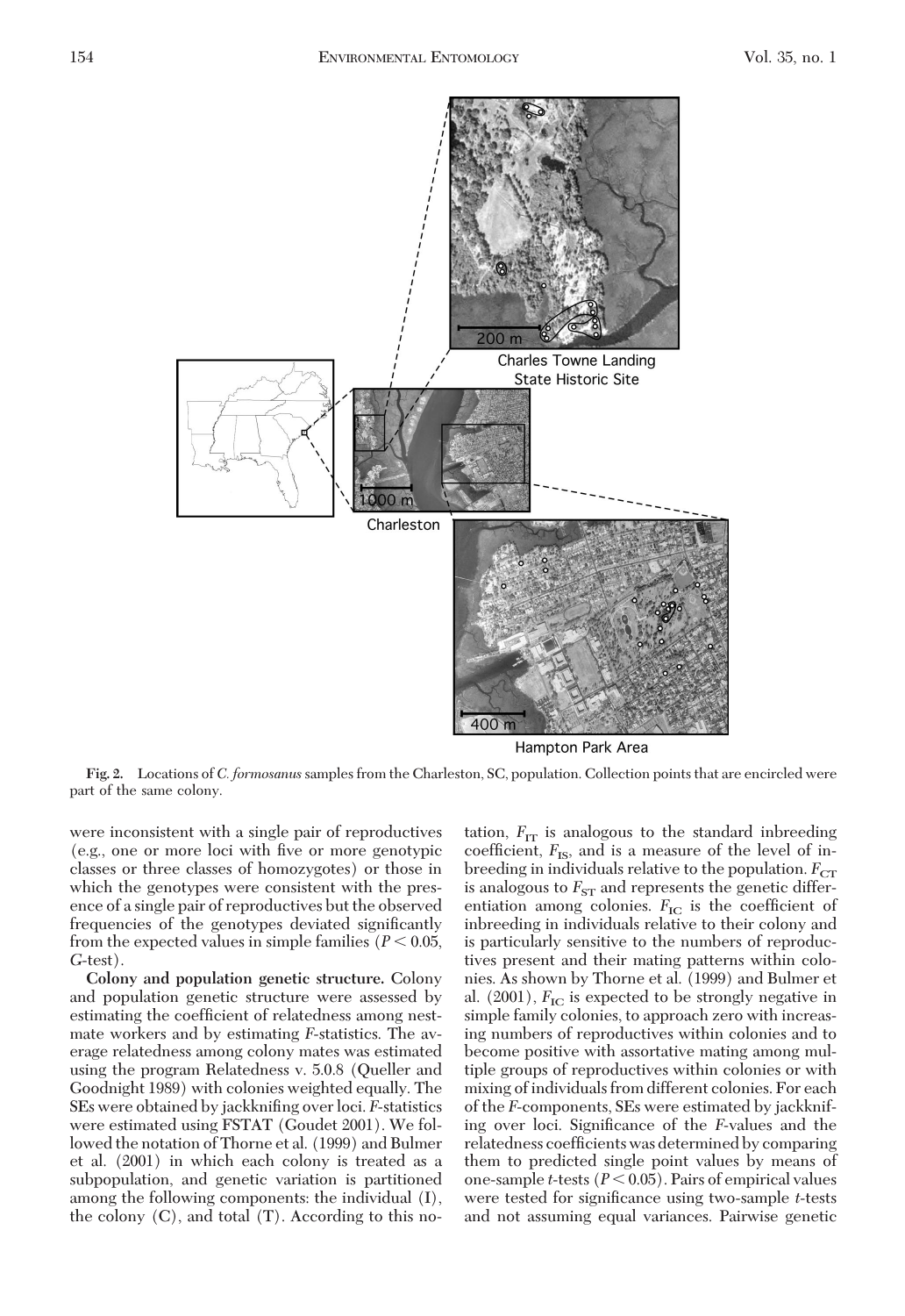

**Fig. 3.** Locations of *C. formosanus*samples from the Rutherford County, NC, population. Encircled collection points were part of the same colony.

differentiation  $(F_{ST})$  among populations was determined using the program GDA (Lewis and Zaykin 2000) by performing a hierarchical analysis incorporating colony level structure simultaneously.

From the worker genotypes present in each of the simple family colonies, the genotypes of the parents were reconstructed, and *F*-statistics and the coefficient of relatedness among nest mate reproductives were estimated from the inferred genotypes. The likelihood that the two reproductives in simple family colonies were full siblings (nest mates) was tested using the program Kinship (Goodnight and Queller 1999). For the primary hypothesis, we used the average degree of nestmate relatedness for each population, and this was tested against a null hypothesis of zero. Log likelihood ratios were calculated based on 1,000 iterations.

**Isolation by Distance Analysis.**To assessisolation by distance, we first obtained pairwise  $F_{CT}$ -values for all pairs of colonies within each population. These values were converted to  $F_{CT}/(1 - F_{CT})$ , and the Pearson product correlation coefficient between these values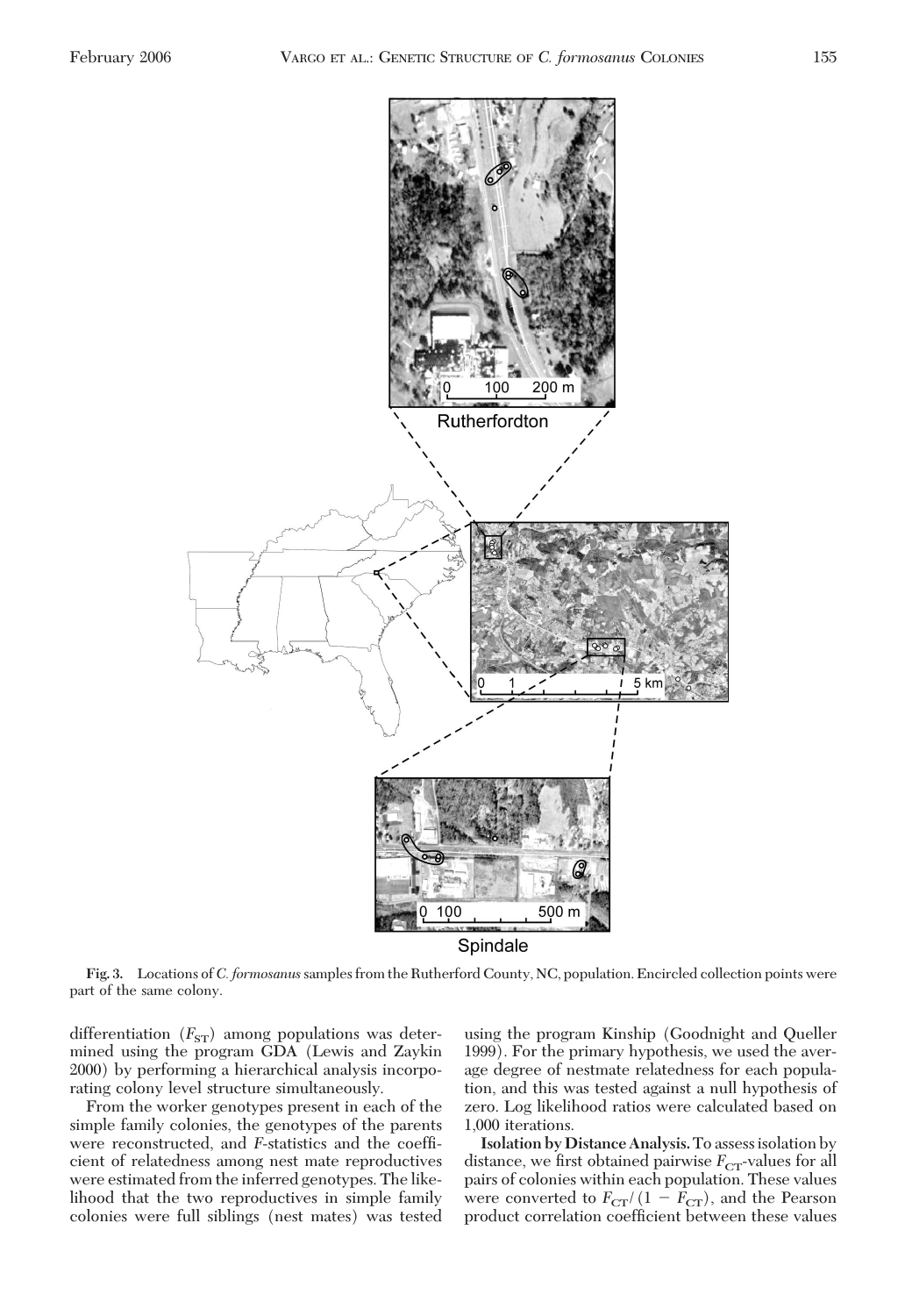**Table 1. Variability of microsatellite loci in the Charleston, SC; Rutherford County, NC; and CityPark, New Orleans, LA, populations**

| Locus                      | City Park, New Orleans, LA |                             |                 | Rutherford Co. NC      |                             |                 | Charleston, SC |                             |                 |
|----------------------------|----------------------------|-----------------------------|-----------------|------------------------|-----------------------------|-----------------|----------------|-----------------------------|-----------------|
|                            | No.<br>alleles             | Freq. most<br>common allele | He              | No.<br>alleles         | Freq. most<br>common allele | He              | No.<br>alleles | Freq. most<br>common allele | He              |
| $Cf1-1$                    |                            |                             |                 |                        |                             |                 | $\mathbf{2}$   | 0.82                        | 0.29            |
| Cf 4:1 A2-4                | 3                          | 0.36                        | 0.66            | 3                      | 0.81                        | 0.32            | 4              | 0.38                        | 0.71            |
| $Cf4:1 A2-5$               | $\mathbf{2}$               | 0.71                        | 0.41            | $\mathfrak{2}$         | 0.95                        | 0.10            | $\mathfrak{2}$ | 0.94                        | 0.11            |
| $Cf4-4$                    | $\overline{2}$             | 0.57                        | 0.49            | 5                      | 0.58                        | 0.57            |                | 0.33                        | 0.76            |
| $Cf$ 4-9A                  | $\mathfrak{2}$             | 0.54                        | 0.50            | 4                      | 0.37                        | 0.69            | 3              | 0.41                        | 0.66            |
| $Cf4-10$                   | $\mathfrak{2}$             | 0.55                        | 0.49            | 3                      | 0.48                        | 0.64            | 3              | 0.41                        | 0.66            |
| $Cf8-4$                    | $\mathfrak{2}$             | 0.77                        | 0.35            | 6                      | 0.33                        | 0.74            | 4              | 0.37                        | 0.71            |
| $Cf10-4$                   |                            |                             |                 | 3                      | 0.72                        | 0.42            | 3              | 0.76                        | 0.39            |
| $Cf10-5$                   | $\mathfrak{2}$             | 0.75                        | 0.37            | 3                      | 0.63                        | 0.49            | 3              | 0.60                        | 0.53            |
| $Cf11-1$                   |                            | -                           |                 |                        |                             |                 |                |                             |                 |
| $Cf12-4$                   | $\mathfrak{2}$             | 0.87                        | 0.23            |                        | 0.50                        | 0.59            | 3              | 0.39                        | 0.66            |
| $Rf6-1$                    |                            |                             |                 | $\mathcal{D}_{\alpha}$ | 0.76                        | 0.36            | 9.             | 0.80                        | 0.40            |
| Mean $\pm$ SD <sup>a</sup> | $1.9 \pm 0.6$              |                             | $0.44 \pm 0.13$ | $3.5 \pm 1.3$          |                             | $0.49 \pm 0.20$ | $3.1 \pm 1.5$  |                             | $0.53 \pm 0.21$ |

Allele frequencies were calculated by the program RELATEDNESS (Queller and Goodnight 1989) using all worker genotypes and colonies weighted equally. *<sup>a</sup>* Polymorphic loci only.

and the ln of geographic distance for all pairs of colonies was calculated. The significance of the correlation coefficient was assessed by means of a Mantel test with 1,000 iterations as implemented in Genepop on the Web (Raymond and Rousset 1995).

**Tests for Genetic Bottleneck.** Because *C. formosanus* is an introduced species with a relatively short history in the U.S. mainland, we expect that the study populations experienced a recent genetic bottleneck. To determine if there was evidence for a bottleneck in each population, worker genotypes were tested for heterozygosity excess using two tests implemented in the program Bottleneck v. 1.2.02 (Piry et al. 1999). One test, developed by Cornuet and Luikart (1996), determines whether there is a significantly greater proportion of loci with heterozygosity excess than expected for a population at mutation-drift equilibrium using a sign test, whereas the other test detects significant heterozygosity excess on average across loci using a Wilcoxon sign-rank test (Piry et al. 1999). The latter testis considered to be the more appropriate and powerful of the two tests for 20 loci (Piry et al. 1999). The tests were conducted on each of the 20 resampled data sets for each population using the two-phased model of mutation, which includes a mixture of singlestep and multi-step mutations, as recommended by the authors for microsatellite loci (Piry et al. 1999). We also followed the authors' suggestion in setting the single-step mutations to 95% and the variance among multiple steps to 12.

In addition, for each locus, we calculated  $M = k/r$ , the ratio of the number of alleles to the range of allele sizes, where  $k =$  the number of alleles and  $r =$  the number of possible alleles sizes between the smallest and the largest observed alleles (Garza and Williamson 2001). We calculated mean M across all loci for each population. This mean value was compared with  $M = 0.68$ , the threshold value below which a population can reasonably be assumed to have undergone a recent reduction in population size (Garza and Williamson 2001).

**Unweighted Pair-Group Method with Arithmetic Average Clustering.** To study the relationships of the three populations to each other and to two other introduced populations previously studied in Japan (Vargo et al. 2003a), as well as a previously studied population from Louis Armstrong Park, New Orleans (Husseneder et al. 2005), we used the program Mega2 (Kumar et al. 2001) to construct a tree using the unweighted pair group method with arithmetic mean from pairwise  $F_{ST}$  values in GDA. Twelve loci were used in this analysis for each population, except the Louis Armstrong Park population, for which eight loci were used.

#### **Results**

**Genetic Variability.** The three populations differed considerably in genetic variability. As shown in Table 1, 11 of the 12 loci examined were variable in the City Park population, with two to seven alleles per locus. Ten loci were variable in the Rutherford County population, with two to six alleles per locus. Despite having the most samples and the most colonies present, the Charleston population was the least variable, with no more than three alleles per locus. Of the total of 19 alleles present in the Charleston population, only 2 were unique, both of which occurred at locus *Cf 4:1A2– 4.*

**Colony Affiliations.** Based on permutation tests of genetic differentiation, 13 of the 19 collection points in City Park were genetically distinct and were considered separate colonies. Two pairs of collection points located 13 and 55 m apart, respectively, were not significantly differentiated and had identical alleles and genotypes. Each of these pairs was grouped together into a colony (Fig. 1). There were two other collection points that also were not significantly differentiated from each other, but there were two private allele and four genotypes unique to one of these collection points. Moreover, these were separated by 900 m. Because of the presence of private alleles and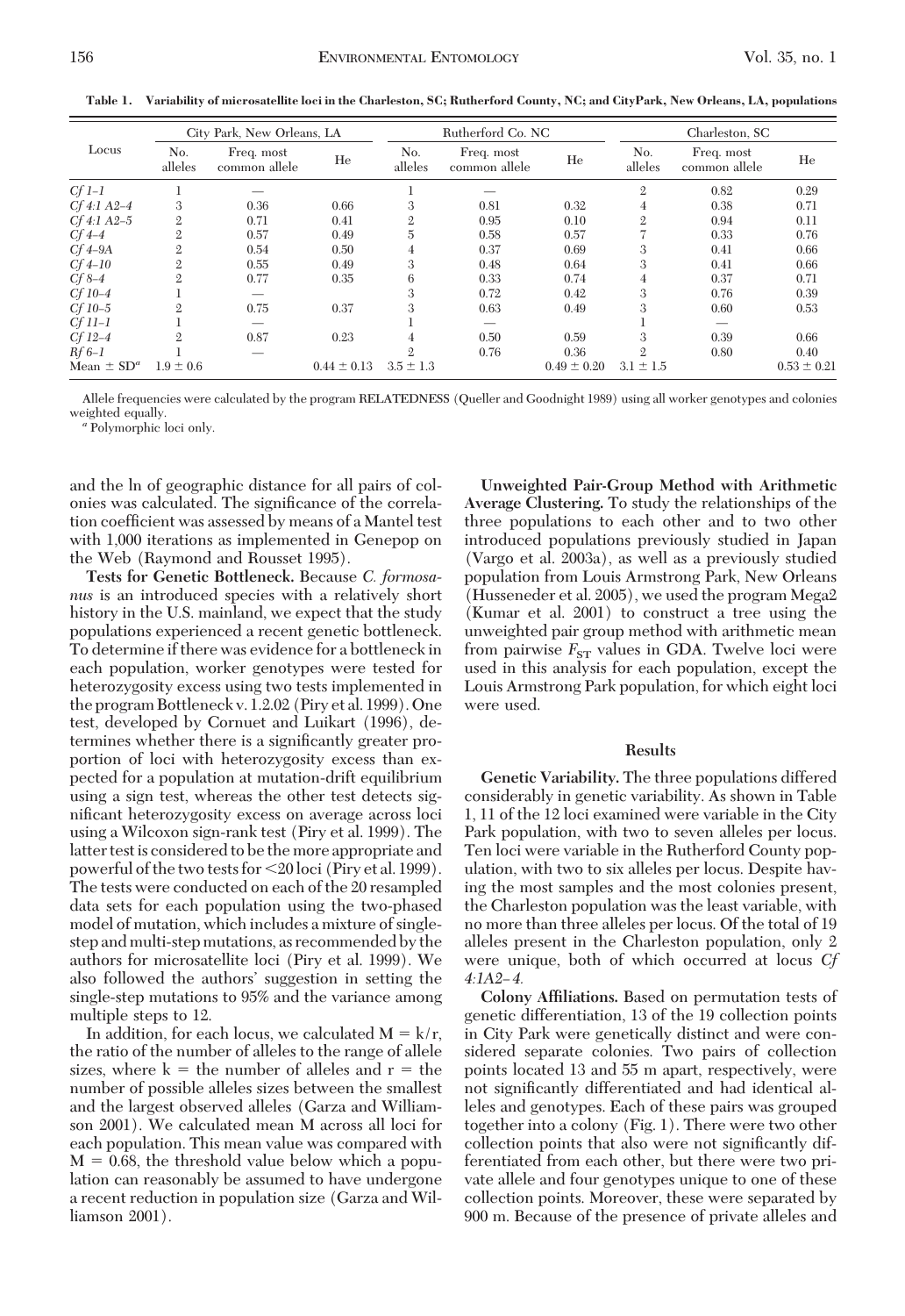**Table 2. Examples of genotypes of** *C. formosanus* **workers from pairs of collection points in which the genotypes within each pair were not significantly differentiated**

**Table 3. Comparison of the breeding structure of three introduced populations of the Formosan subterranean termite**

|              | Pair 1 <sup>a</sup> |                | Pair 2 <sup>a</sup> |          |  |
|--------------|---------------------|----------------|---------------------|----------|--|
| Locus        | $CT1-17$            | $CT1-8$        | $CT1-13$            | $CT1-16$ |  |
| $Cf4:1A2-4$  |                     |                |                     |          |  |
| 197/197      | 1                   | 1              |                     |          |  |
| 197/188      | 11                  | 10             | 7                   | 9        |  |
| 197/185      |                     |                | 13                  | 11       |  |
| 188/188      | 7                   | 3              |                     |          |  |
| 188/185      |                     | $\overline{4}$ |                     |          |  |
| 185/185      |                     | $\overline{2}$ |                     |          |  |
| $Cf$ 4:1A2-5 |                     |                |                     |          |  |
| 163/163      |                     |                |                     |          |  |
| 163/160      | 10                  | 13             |                     |          |  |
| 160/160      | 10                  | 6              | 20                  | 19       |  |
| $Cf$ 4-4     |                     |                |                     |          |  |
| 248/248      | 11                  | 13             |                     |          |  |
| 248/230      | 9                   | 7              | 11                  | 10       |  |
| 230/230      |                     |                | 9                   | 10       |  |
| $Cf$ 4-9A    |                     |                |                     |          |  |
| 302/302      | 1                   | $\overline{2}$ | 6                   | 5        |  |
| 302/287      | 14                  | 11             | 8                   | 10       |  |
| 287/287      | 5                   | 7              | 6                   | 5        |  |
| $Cf4-10$     |                     |                |                     |          |  |
| 245/245      | 1                   | 3              | 7                   | 6        |  |
| 245/236      | 12                  | 10             | 7                   | 9        |  |
| 236/236      | 6                   | 7              | 6                   | 5        |  |
| $Cf8-4$      |                     |                |                     |          |  |
| 243/243      | 20                  | 20             | 9                   | 12       |  |
| 243/234      |                     |                | 11                  | 8        |  |
| $Cf10-5$     |                     |                |                     |          |  |
| 296/296      | 10                  | 12             | 10                  | 9        |  |
| 296/281      | 10                  | 7              | 10                  | 11       |  |
| 281/281      |                     | $\mathbf{1}$   |                     |          |  |
| $Cf12-4$     |                     |                |                     |          |  |
| 191/191      | 17                  | 12             | 20                  | 20       |  |
| 191/173      | 3                   | 8              |                     |          |  |

*<sup>a</sup>* Pair 1 was considered to belong to different colonies because of the presence of one allele and three genotypes present in CT1-8 but not CT1–17 and the long distance between them  $(874 \text{ m})$ ; whereas pair 2 was considered part of the same colony because they shared all the same alleles and were located relatively close to each other (101 m)

the large distance between them, these two collection points were considered different colonies. In Rutherford County, we grouped the 16 collection points into eight genetically differentiated colonies, three of which were present at multiple sites spanning from 46 to 144 linear m (Fig. 3).

Because of the low variability of the microsatellite loci in the Charleston population, assigning colony affiliations was not as straightforward as in the other two populations. Of the 315 pairwise tests of genotypic differentiation, 49 (16%) were not significant  $(P >$ 0.05). However, we excluded 29 of these pairs as belonging to the same colony because there were one or more private alleles present. The other pairs were considered part of the same colonies. Thus, one pair of nearby collection points located 101 m apart in Hampton Park was grouped together into the same colony (Fig. 2). Table 2 gives examples of two pairs of samples that were not significantly differentiated. CT1–17 and CT1–8 were not significantly differentiated  $(P > 0.8$ , exact test of genotypic differentiation) but were assigned to different colonies because of the presence of

|                                |                 | Simple families |               | No.                                      |  |
|--------------------------------|-----------------|-----------------|---------------|------------------------------------------|--|
| Population                     | No.<br>colonies | No.<br>(%)      | <b>Inbred</b> | reproductives<br>in extended<br>families |  |
| City Park, New Orleans,<br>LA. | 17              | 14<br>(82%)     |               | $3 - 9$                                  |  |
| Charleston, SC                 | 25              | 12<br>(48%)     | -             | $4 - 9$                                  |  |
| Rutherford Co., NC             | 8               | 6<br>67%        |               | $3 - 9$                                  |  |

one private allele (*185* at locus *Cf1:4A2– 4*) and three genotypes unique to CT1–8 (*Cf 1:4A2–5:188/185* and *185/185; Cf 10 –5:281/281*), as well as the long distance  $(874 \text{ m})$  between them. Samples CT1–13 and CT1–16 were grouped into the same colony because they were not significantly differentiated  $(P > 0.9$ , exact test of genotypic differentiation), they shared all the same alleles and genotypes, and were located relatively close to each other (101 m). The differences between  $CT1-13/1-16$  and  $CT1-17$  were more typical of different colonies; they were significantly differentiated  $(P < 0.00001$ , exact test of genotypic differentiation), and they differed in having three private alleles and seven unique genotypes. The Charles Towne Landing State Historic Site had four multiple-site colonies, consisting of two to five collection points, the most expansive of which spanned 133 linear m (Fig. 2). The five collection points that comprised this expansive colony all had identical genotypes, and this colony was a simple family.

**Classification of Colonies.** There was variation in the proportion of simple and extended family colonies present in the three populations, ranging from about one-half simple families in Charleston to  $>80\%$  simple families in City Park (Table 3). Of the 13 extended family colonies present in Charleston, 7 had genotypes inconsistent with the presence of a single pair of reproductives (e.g., too many homozygous classes), whereas 6 had Mendelian genotypes but the frequencies differed significantly from those expected  $(P \leq$ 0.05, *G*-test summed across loci). Because of the low genetic variability in this population, we could not exclude the possibility that some of these "extended family colonies"were actually "mixed family colonies," i.e., headed by two or more unrelated same sex reproductives (DeHeer and Vargo 2004). However, given the high degree of relatedness among worker nestmates  $(r = 0.49)$  in this population, we can conclude that if such mixed family colonies exist, they are not common. In the Rutherford County and City Park populations, the extended family colonies all had genotypes incompatible with a single pair of reproductives. Despite greater genetic diversity in these two populations (seven alleles at one locus in City Park and two loci with five or more alleles in Rutherford County), no more than four alleles per locus were present in any of the colonies, suggesting that reproductives within extended family colonies in these pop-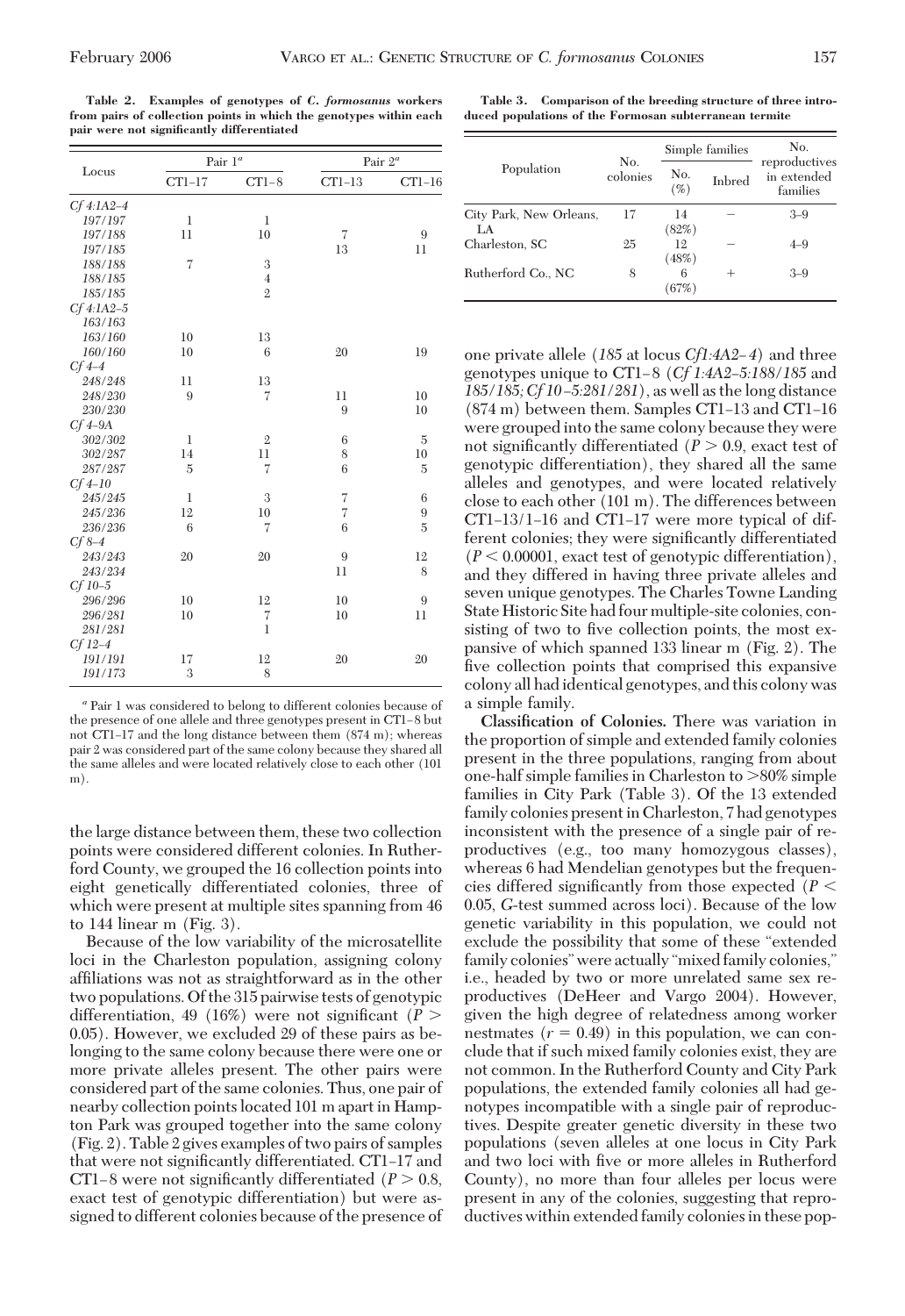**Table 4.** *F***-statistics and relatedness coefficients for worker nestmates of** *C. formosanus* **from Charleston, SC; Rutherford County, NC; and City Park, New Orleans, LA, and values expected for some possible breeding systems of subterranean termites as derived from computer simulations**

|                                                                                             | $F_{IT}$ | $F_{CT}$ | $F_{\rm IC}$ | $\boldsymbol{r}$ |
|---------------------------------------------------------------------------------------------|----------|----------|--------------|------------------|
| <b>Empirical</b> values                                                                     |          |          |              |                  |
| Charleston, SC                                                                              |          |          |              |                  |
| All colonies $(n = 25)$                                                                     | 0.139    | 0.280    | $-0.196$     | 0.492            |
| (SE)                                                                                        | (0.046)  | (0.021)  | (0.036)      | (0.050)          |
| Simple family colonies $(n = 12)$                                                           | 0.036    | 0.285    | $-0.349$     | 0.584            |
| (SE)                                                                                        | (0.070)  | (0.035)  | (0.041)      | (0.076)          |
| Extended family colonies $(n = 13)$                                                         | 0.194    | 0.238    | $-0.058$     | 0.420            |
| (SE)                                                                                        | (0.055)  | (0.036)  | (0.057)      | (0.092)          |
| Rutherford Co., NC                                                                          |          |          |              |                  |
| All colonies $(n = 8)$                                                                      | 0.239    | 0.379    | $-0.225$     | 0.637            |
| (SE)                                                                                        | (0.065)  | (0.047)  | (0.038)      | (0.111)          |
| Simple family colonies $(n = 6)$                                                            | 0.132    | 0.323    | $-0.282$     | 0.616            |
| (SE)                                                                                        | (0.065)  | (0.046)  | (0.030)      | (0.107)          |
| Extended family colonies $(n = 2)$                                                          | 0.434    | 0.499    | $-0.127$     | 0.684            |
| (SE)                                                                                        | (0.137)  | (0.123)  | (0.062)      | (0.229)          |
| City Park, New Orleans, LA                                                                  |          |          |              |                  |
| All colonies $(n = 17)$                                                                     | 0.085    | 0.339    | $-0.384$     | 0.609            |
| (SE)                                                                                        | (0.022)  | (0.011)  | (0.029)      | (0.014)          |
| Simple family colonies $(n = 14)$                                                           | 0.008    | 0.306    | $-0.428$     | 0.596            |
| (SE)                                                                                        | (0.039)  | (0.023)  | (0.025)      | (0.021)          |
| Extended family colonies $(n = 3)$                                                          | 0.380    | 0.475    | $-0.176$     | 0.649            |
| (SE)                                                                                        | (0.085)  | (0.077)  | (0.083)      | (0.186)          |
| Simulated breeding system                                                                   |          |          |              |                  |
| $(A)$ Simple family colonies headed by outbred reproductive pairs <sup><math>a</math></sup> | 0.00     | 0.25     | $-0.33$      | 0.50             |
| (B) Extended family colonies with inbreeding among neotenics                                |          |          |              |                  |
| (1) $N_f = N_m = 1, X = 1^a$                                                                | 0.33     | 0.42     | $-0.14$      | 0.62             |
| (2) $N_f = 2$ , $N_m = 1$ , $X = 1^b$                                                       | 0.26     | 0.35     | $-0.14$      | 0.55             |
| (3) $N_f = 2, N_m = 1, X = 3^a$                                                             | 0.52     | 0.59     | $-0.17$      | 0.78             |
| (4) $N_f = 5, N_m = 1, X = 1^b$                                                             | 0.27     | 0.34     | $-0.11$      | 0.53             |
| (5) $N_f = N_m = 10, X = 1^c$                                                               | 0.33     | 0.34     | $-0.01$      | 0.51             |
| (6) $N_f = N_m = 10, X = 3^a$                                                               | 0.37     | 0.38     | $-0.02$      | 0.56             |
| (7) $N_f = 200$ , $N_m = 100$ , $X = 3^a$                                                   | 0.34     | 0.34     | 0.00         | 0.71             |

Empirical values were based on eight microsatellite loci in the Charleston, SC, population, 10 loci in the Rutherford County, NC, population, and 11 loci in the City Park, New Orleans, LA, population. For the simulated breeding systems, X represents the no. of generations of production of replacement reproductives within a colony;  $N_f$  and  $N_m$  represent the no. of replacement females and males, respectively, produced per generation.

<sup>*a*</sup> From Thorne et al. (1999).

 $^b$  Results of simulations using the methods of Thorne et al. (1999).

*<sup>c</sup>* From Bulmer et al. (2001).

ulations were descended from monogamous pairs of reproductives.

**Colony and Population Genetic Structure.** The *F*statistics and relatedness values estimated from the worker genotypes are shown in Table 4, along with values derived from computer simulations based on Thorne et al. (1999) and Bulmer et al. (2001). Overall, workers in all three populations were significantly inbred ( $F_{IT}$  = 0.085–0.239; all *P* < 0.05, one-sample approximate *t*-test) and they were closely related to each other  $(r = 0.49 - 0.64)$ . The Rutherford County population was the most inbred overall  $(F_{IT} = 0.239)$ , but it differed significantly only from the City Park population  $(P < 0.03$ , two-sample approximate *t*-test). In all three populations, the extended family colonies were significantly more inbred and had significantly higher  $F_{\text{IC}}$  values than their corresponding simple family colonies (all  $P < 0.05$ , approximate *t*-test). In City Park,  $F_{CT}$  for extended families was significantly greater than that for simple families  $(P < 0.03$ , twosample approximate *t*-test). The *F*-statistics and relatedness coefficient for workers in simple family colonies in the Charleston population were close to and not significantly different from those predicted for colonies headed by outbred pairs of monogamous reproductives, suggesting these colonies were headed by unrelated primary reproductives. However, workers in simple family colonies in Rutherford County were significantly more inbred than expected  $(F_{IT} =$ 0.132,  $P \leq 0.04$ , one-sample approximate *t*-test), a result consistent with the elevated degree of relatedness between reproductives heading these colonies. Workers in the City Park simple families had signiÞcantly higher values of  $F_{\text{CT}}$ ,  $F_{\text{IC}}$ , and  $r$  than predicted (all  $P < 0.03$ , one-sample approximate *t*-test), most likely because the reproductives in these colonies originated from inbred colonies. As shown in Table 3, the main conclusions regarding the simple families in the three populations are the following: those in Charleston and City Park tended to be headed by unrelated reproductives resulting in outbred workers, whereas workers in the Rutherford County colonies are slightly inbred because nestmate reproductives are more closely related in this population.

Considering the extended family colonies, the presence of 10 or more neotenics of each sex (Table 4,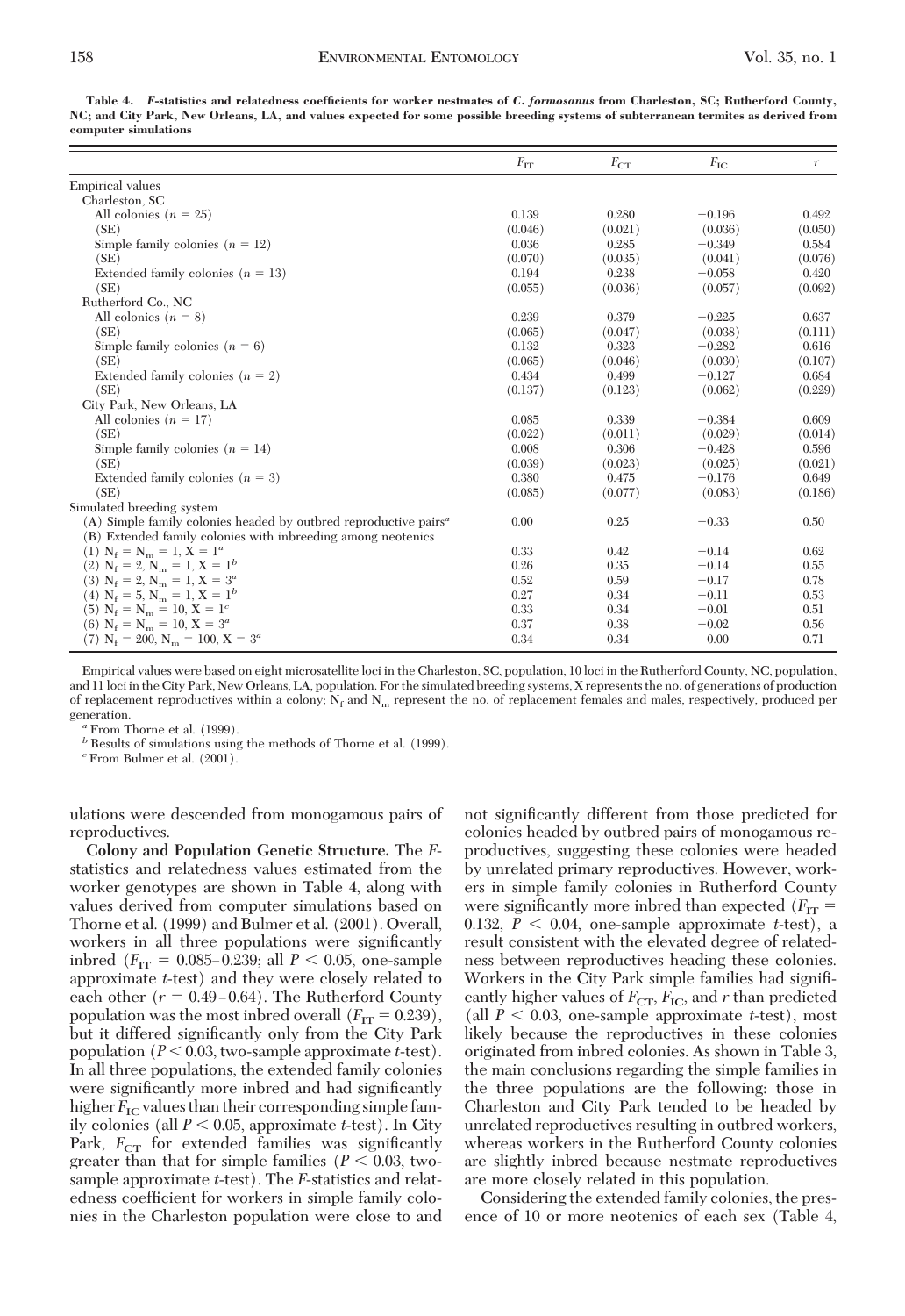

**Fig. 4.** Frequency distribution of point estimates for individual colony inbreeding coefficients  $(F_{\text{IC}})$  of extended family colonies for three introduced populations of *C. formosanus*.

cases B5 and 6) could be excluded for all three populations, because they had either  $F_{\text{IC}}$  values that were significantly lower than expected (Rutherford County and City Park, both  $P < 0.05$ , one-sample approximate *t*-test) or had significantly lower  $F_{IT}$  and  $F_{CT}$  values (Charleston,  $P \le 0.03$ , one-sample approximate *t*-test). As discussed below, the relatively high value of  $F_{\text{IC}}$  in the Charleston extended family colonies was because of two colonies with highly positive values. When these two colonies were excluded from the analysis, *F*<sub>IC</sub> for this class of colonies became more strongly negative  $(-0.178)$ , a result consistent with relatively few neotenics present. Thus, extended families in all three populations appeared to have on average few neotenics, from three to nine (Table 3).

A detailed view of the individual colony inbreeding coefficients  $(F_{\text{IC}})$  shows a more complex picture for the Charleston population (Fig. 4). The only colonies with positive  $F_{\text{IC}}$ -values were the two colonies from Charleston at the far right side of the graph in Fig. 4, with values of 0.28 and 0.59. The elevated values of these two colonies account for the relatively high mean  $F_{\text{IC}}$ -value for the extended family colonies in this population. In these colonies, all individuals at either one locus (in the colony with  $F_{\text{IC}} = 0.28$ ) or two (in the colony with  $F_{\text{IC}} = 0.59$ ) were one of two homozygous genotypes with no heterozygotes present. In the latter colony, there were only two homozygous classes at loci *Cf 4 – 4* and *Cf 4 –10,* and these were associated such that individuals who were *230/230* at*Cf 4 – 4*were *245/245* at *Cf 4 –10,* whereas *248/248* homozygotes at *Cf 4 – 4* were *236/236* at *Cf 4 –10.* These results suggest some degree of assortative mating among the reproductives within these colonies.

Table 5 shows the values for the inbreeding coefficient  $(F_{IS})$  for reproductives in simple family colonies and the relatedness coefficient between nestmate reproductives in simple family colonies based on their genotypes as inferred from their worker offspring. The reproductives had high coefficients of relatedness in Charleston and Rutherford County  $(r = 0.209$  and 0.312, respectively), but in neither case was this significantly greater than zero (both  $P > 0.1$ , *t*-test). Compared with worker  $F_{IT}$ -values, the equivalent of  $F_{\text{IS}}$  in the reproductives, functional reproductives within simple family colonies were slightly less inbred than workers in Charleston and Rutherford County and slightly more inbred than workers in City Park, but none of these differences were significant based on overlapping 95% confidence intervals. Results of the analysis with the program Kinship showed similar proportions of colonies headed by putative sib-sib pairs in all three populations: 21% (3 of 14) in City Park, 33% (4 of 12) in Charleston, and 33% (2 of 6) in Rutherford County.

**Table 5. Coefficients of relatedness (***r***) between nestmate** reproductives and of inbreeding ( $F$ <sub>IS</sub>) of reproductives in simple **family colonies of** *C. formosanus*

| Population                 | r<br>(SE)                   | $F_{\rm IS}$<br>$(95\% \text{ CI})$             |
|----------------------------|-----------------------------|-------------------------------------------------|
| Charleston, SC             | 0.209                       | 0.060                                           |
| Rutherford County, NC      | (0.213)<br>0.312            | $(-0.015 - 0.150)$<br>0.104                     |
| City Park, New Orleans, LA | (0.240)<br>0.015<br>(0.058) | $(0.026 - 0.228)$<br>0.184<br>$(0.119 - 0.254)$ |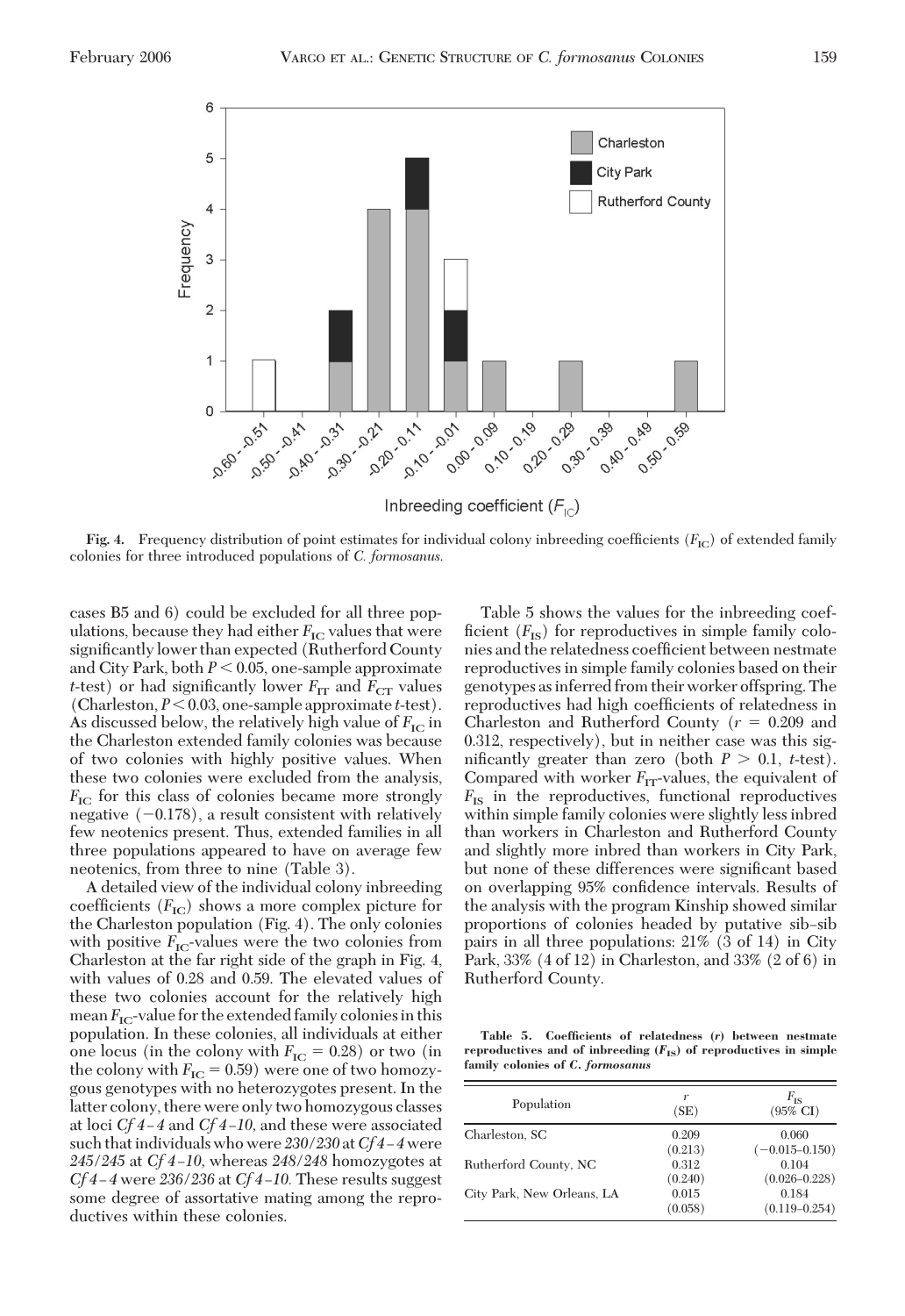

**Fig. 5.** Relationship between genetic differentiation  $(F_{CT})$  estimated from microsatellite genotypes and physical distance among all pairs of*C. formosanus* coloniesin the study populations.

**Isolation by Distance Analysis.** There was no strong isolation by distance in any of the populations (Fig. 5). Although there was a positive correlation between colony pairwise  $F_{CT}$  values and geographic distance in all three populations, the correlations were not significant in either City Park ( $r^2 = 0.096$ ,  $P = 0.119$ , Mantel test) or Rutherford County ( $r^2 = 0.044$ ,  $P =$ 0.618, Mantel test). There was a weak but significant correlation in the Charleston population ( $r^2 = 0.087$ ,  $P < 0.02$ , Mantel test), but this was most likely caused by the slight differentiation between the Hampton Park colonies and the Charles Towne Landing State Historic Site colonies, which were separated by  $>1$  km of water, because this correlation disappeared when



**Fig. 6.** Unweighted pair group method with arithmetic mean (UPGMA) tree showing the genetic relationships among the three studied populations of *C. formosanus* and two previously studied populations in Japan (Vargo et al. 2003a) and Louis Armstrong Park, New Orleans, LA (Husseneder et al. 2005). The tree was constructed from pairwise  $F_{ST}$  values calculated from 12 loci in all populations except for the Louis Armstrong Park population, in which 8 loci were used.

considering each population separately  $(r^2 = 0.050,$  $P > 0.30$  and  $r^2 = -0.339, P > 0.75$  for the Hampton Park and Charles Towne Landing colonies, respectively).

**Tests for Genetic Bottleneck.** For the Charleston population, there was strong evidence of a genetic bottleneck. All of the 20 resampled data sets showed significant heterozygosity excess averaged across loci  $(P \leq 0.05$ , Wilcoxon sign-rank test). Similarly, a sign test for a greater proportion of loci with heterozygosity excess than expected was significant ( $P \leq 0.05$ , sign test) in all cases. The mean  $\pm$  SD ratio of the number of alleles to the range in allele size (mean =  $0.426 \pm$  $0.276$ ) was significantly lower than the threshold value of 0.68 ( $P = 0.017$ , one-sample *t*-test), providing further support of a strong, recent genetic bottleneck. For the City Park population, there was significant heterozygosity excess  $(P < 0.05)$  in only 3 of the 20 resampled data sets according to the Wilcoxon signrank test, and in no cases using the less powerful sign test.  $M = 0.631 \pm 0.303$  was lower than the threshold of 0.68 but not significantly different from it ( $P = 0.33$ , one-sample *t*-test). Also, there was no strong evidence of a recent bottleneck in the Rutherford County population; there was significant heterozygosity excess in only 2 of the 20 resampled data sets according to the Wilcoxon test and in only 1 of the data sets according to the sign test. The average ratio of the number of alleles to the range of allele sizes was again below the threshold value (mean  $= 0.631 \pm 0.305$ ) but not significantly so  $(P = 0.31$ , one-sample *t*-test).

**Unweighted Pair-Group Method with Arithmetic Average Analysis.** Results of the unweighted pairgroup method with arithmetic average clustering (Fig. 6) suggest that the Rutherford County, NC; City Park, New Orleans; and Louis Armstrong Park, New Orleans populations are the most closely related, whereas the Charleston population is rather distant to these. The Japanese populations cluster together into a branch that is quite removed from the other four populations.

#### **Discussion**

A principle finding of this study was that the three populations of *C. formosanus* investigated here, each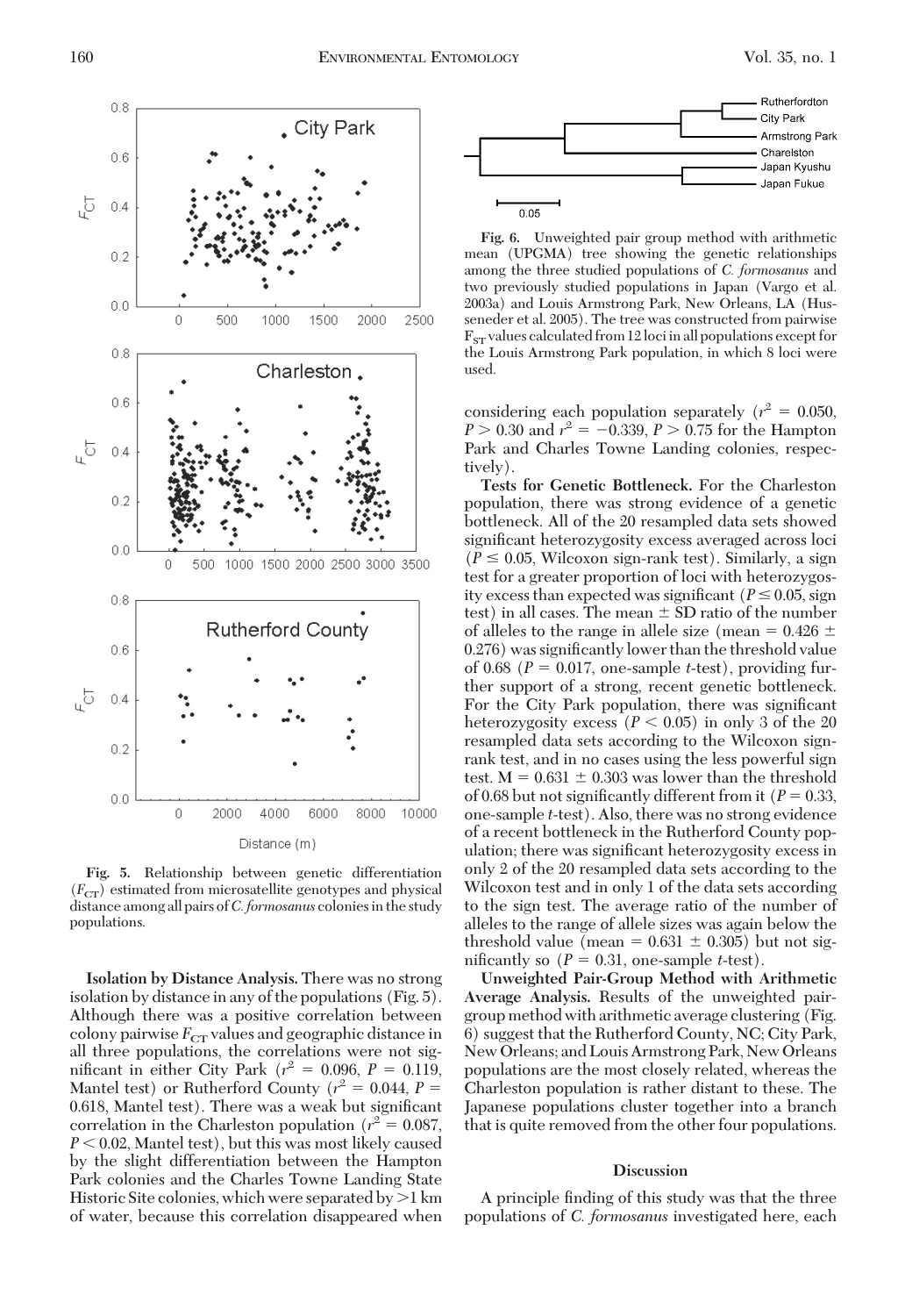with its own distinct introduction history, exhibited considerable variation in colony breeding structures. Although all three populations were primarily comprised of colonies consisting of genetically distinct family groups, they varied in the relative proportions of simple and extended families and in the overall degree of inbreeding. The two populations differing the most in the proportions of the two family types were from the areas with the longest history of Formosan termites on the U.S. mainland: Charleston, with  $\approx$  50% extended families, and City Park, New Orleans, with  $\leq 20\%$ . Rutherford County, a relatively recently introduced population, was intermediate, with onethird extended families. Variation among the populations in the overall degree of inbreeding among workers was complex and did not merely reßect the proportions of extended family colonies in each population, as might be expected. For example, Rutherford County had the highest level of inbreeding  $(F_{IT})$  $(0.24)$  even though this population had a lower percentage of extended families than did Charleston.

Based on *F*-statistics and the coefficient of relatedness, simple families in Charleston provided a reasonable match to the values expected for colonies headed by outbred monogamous pairs. The simple family colonies in Rutherford County and City Park varied somewhat from expected but in different ways. In the former population, workers were significantly more inbred than expected, presumably because nestmate reproductives were more closely related in this population than in the other two populations. In City Park, nestmate workers were more closely related to each other and less inbred relative to their own colonies (more negative  $F_{\text{IC}}$ ) than expected, because functional reproductives in simple family colonies were significantly more inbred than the population average. One possible explanation for this finding is that alates in City Park issued predominately from extended family colonies, which produce individuals who are more inbred than do simple family colonies. Investigating whether simple and extended family colonies differ in their relative reproductive output would require quantifying alate production by colonies of known breeding structure.

The average inbreeding coefficients for extended family colonies in all three populations, especially the highly negative  $F_{\text{IC}}$ -values, were consistent with colonies headed by relatively few closely related neotenic reproductives, on the order of three to nine, all descended from monogamous pairs of founders. Higher numbers of reproductives can be excluded, because according to the predictions from computer simulations, this would have resulted in  $F_{\text{IC}}$ -values closer to zero (Thorne et al. 1999, Bulmer et al. 2001). Moreover, the presence of multiple unrelated reproductives in most colonies, which may arise through colony fusion, can also be ruled out because such colonies are expected to have positive  $F_{\text{IC}}$ -values. The fact that no more than four alleles per locus were found in extended family colonies in the City Park and Rutherford County populations, despite having up to seven and six alleles per locus, respectively, also supports this conclusion. The possibility of multiple unrelated reproductives in the Charleston extended families is more difficult to exclude. First, the low genetic variability in this population, with a maximum of three alleles per locus, prevented us from detecting the presence of any multiple unrelated reproductives within colonies. Second, the relatively small average  $F_{CT}$ -value obtained, indicating low genetic contrasts among colonies, is consistent with some fusion among colonies. However 10 of the 13 colonies had negative *F*<sub>IC</sub>-values, making it unlikely that colony fusion was common, if it occurred at all, in this population. Nonetheless, two of these colonies had strongly positive  $F_{\text{IC}}$ -values suggesting some degree of assortative mating, one possible cause of which is fusion between two or more colonies. Other mechanisms that could also underlie assortative mating are the presence of physically separated reproductive centers within colonies with no breeding between the different groups of reproductives and selective mating within a single group of reproductives, such as two cohabiting monogamous pairs. Similarly high  $F_{\text{IC}}$ -values were obtained by Vargo et al. (2003a) in an introduced population of *C. formosanus* in Japan, suggesting some level of assortative mating within extended family colonies in this population as well. In an expansive extended family colony of *C. formosanus* in Louis Armstrong Park, New Orleans, Husseneder et al. (2005) found slight but significant genetic differentiation among spatially separated foraging sites, suggesting the presence of two or more reproductive centers with unequal mixing of workers produced in each. Similar spatial and genetic substructure has been found in the African subterranean termite *Schedorhinotermes lamanianus* (Husseneder et al. 1998). More detailed studies are needed of individual colonies to determine whether such genetic substructuring in *C. formosanus* colonies is widespread.

The presence of multiple unrelated reproductives in termite colonies has been shown using molecular markers in a few termites, such as the mastotermitid *Mastotermes darwiniensis* Froggatt (Goodisman and Crozier 2002) and the termitid *Nasutitermes corniger* (Motschulsky) (Atkinson and Adams 1997). In subterranean termites, the co-existence of multiple unrelated reproductives occurs at low frequency in *R. flavipes* (Jenkins et al. 1999, Bulmer et al. 2001, DeHeer and Vargo 2004). It was reported to be common in *R.* grassei Clément (Clément 1981), but new data for this species (DeHeer et al. 2005) suggest that it may be rare at best. Colony fusion has been observed in the field and laboratory as a mechanism leading to the co-existence of offspring produced by multiple unrelated reproductives (DeHeer and Vargo 2004, Fisher et al. 2004). Evidence for colony fusion in *C. formosanus* is sparse and indirect. Based on the location of dyed termites and changes in worker size over time, Su and Scheffrahn (1988) reported the possible fusion of two *C. formosanus* colonies in Florida. However, the lack of clear genetic evidence of fused colonies in a number of populations with sufficient allelic variability to detect it, including Oahu, HI (C.H., E.L.V., and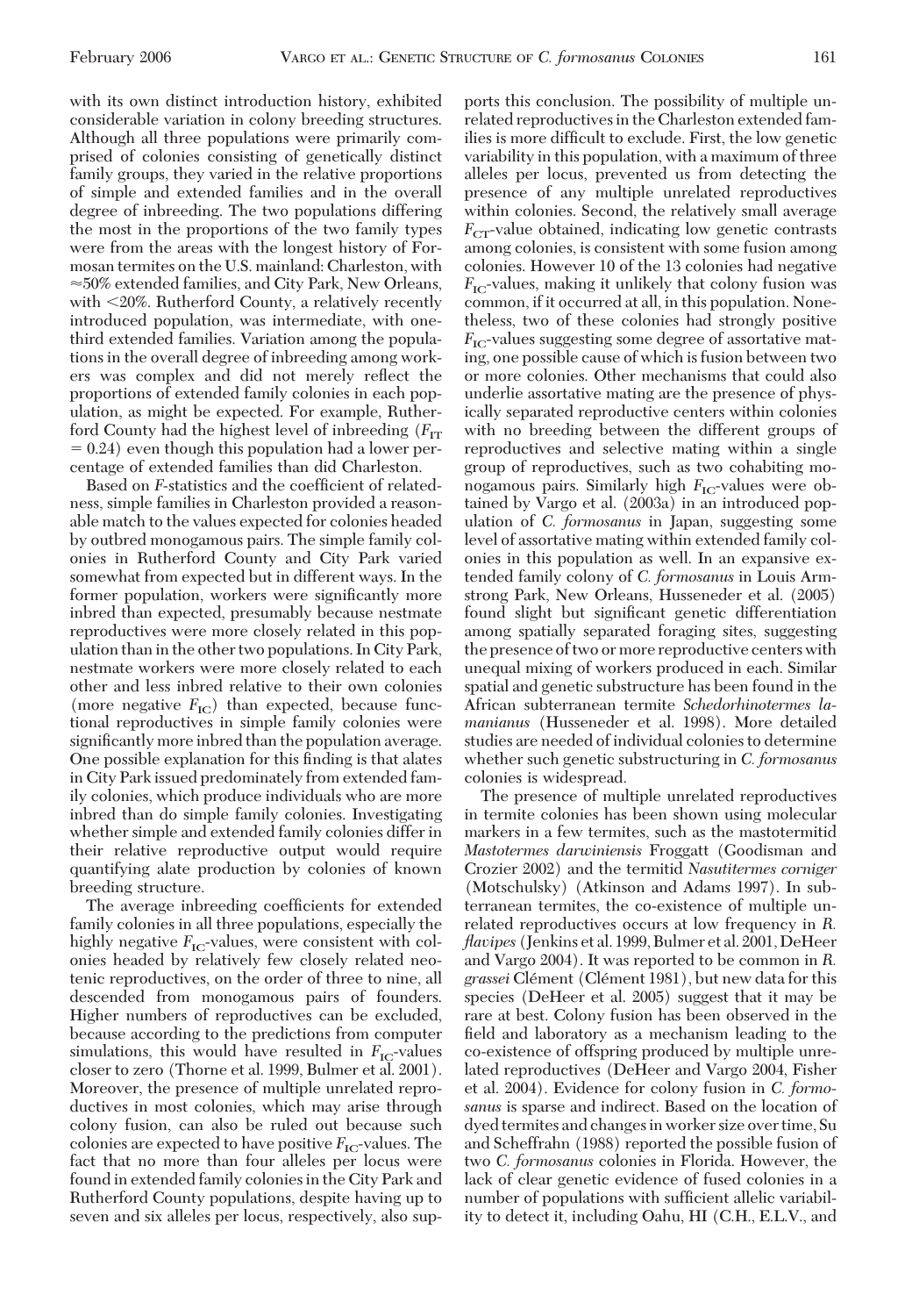J.K.G., unpublished data), and Kyushu, Japan (Vargo et al. 2003a), from previous studies, and City Park, New Orleans, and Rutherford County in this study, suggests that, if colony fusion occurs in introduced populations of *C. formosanus,* it is rare.

The inferred number of neotenic reproductives in extended family colonies in the study populations was relatively low, more so than what might be expected based on field collections. Although collections of functional reproductives in colonies of *C. formosanus* are few, the numbers of neotenics observed within colonies ranges from  $6$  to  $>100$  (King and Spink 1969, Myles 1999). We inferred an average of six or fewer functional neotenics per colony for the study populations, which is low compared with what has been found in the field. Possible explanations for this discrepancy are that only exceptionally large and old colonies with abnormally high numbers of reproductives were excavated, field collections came from populations different from the study populations (China, Hawaii, South Africa, and Lake Charles, LA) where neotenic numbers were higher, or there is significant disparity among the reproductive output of cohabiting neotenics resulting in a lower effective number of reproductives, as occurs in many social insects (Ross 2001).

The variation in the family types observed here among the different populations is well within the wide range reported for other introduced populations of *C. formosanus.* At one extreme, Vargo et al. (2003a) found that simple families made up 90% of 30 colonies in two Japanese populations. At the other extreme, 30% of 20 colonies were simple families in Oahu, HI (Vargo et al. 2003b). And between these extremes, Husseneder et al. (2005) found, in a detailed study of colonies in Louis Armstrong Park, another New Orleans population, 57% of 14 colonies were simple families. In contrast, a native population of 14 colonies from Guangdong Province, China, consisted of all extended families (C.H., E.L.V., and J.K.G., unpublished data). The reasons for this large variation are not clear, but could include age structure of the populations, local ecological conditions, or genetic make-up.

In this regard, it is of interest to compare these findings for City Park to previous findings on Louis Armstrong Park (Husseneder et al. 2005), a population located only 3 km away that was intensively studied using the same microsatellite loci employed in this study. The results from these two populations, which share not only common ecological conditions but a similar genetic composition, are alike. Both populations were comprised of a majority of simple family colonies. Although a higher proportion of simple family colonies was present in City Park (82%) than in Louis Armstrong Park (57%), this difference was not significant ( $P = 0.23$ , Fisher exact test). The coefficients of inbreeding and relatedness in both populations suggested that simple family colonies were headed by outbred pairs of primary reproductives and that extended families were headed by relatively few neotenics descended from the original founding pair. The degree of relatedness between nestmate reproductives in simple families was low in the two populations  $(r = 0.02$  and 0.11 in City Park and Louis Armstrong Park, respectively) and not significantly different from zero. Also, there was a similar proportion of cohabiting reproductives that were putative siblings: 21% (3 of 14) in City Park and 17% (1 of 6) in Louis Armstrong Park. Moreover, there was no significant isolation by distance in either population, consistent with a lack of strong population viscosity within either population. These two populations are certainly more similar to each other than they are to other introduced populations that have been studied to date. Because City Park and Louis Armstrong Park share largely the same ecological conditions and are genetically similar, it is not possible to tease apart which of these two factors may be more important in shaping colony breeding structures. Future studies examining other urban populations along the Gulf Coast with distinct introduction histories or comparing nearby urban and natural populations may help in this regard.

Our results showing variation in the breeding system in different introduced populations of *C. formosanus* are consistent with the results of studies on native populations of subterranean termites. Studies of the eastern subterranean termite, *R. flavipes,* have revealed variation in colony breeding structure among geographically distant populations. Studies in central North Carolina (Vargo 2003a, b, DeHeer and Vargo 2004) show that about three-quarters of the colonies are simple families headed by outbred reproductives, about one-quarter are extended families descended from simple families and headed by relatively few reproductives, and a very small number of colonies (2%) are mixed families formed by the fusion of two or more colonies. In contrast, Bulmer and Traniello (2001) found that 27% of 22 colonies in Massachusetts were simple families headed by monogamous pairs of outbred reproductives, 59% were extended families headed by numerous neotenics, and 14% were comprised of mixed families. In a study of *R. grassei* in southwestern France, DeHeer et al. (2005) found variation among populations, ranging from all extended families with numerous neotenics in an area north of Bordeaux to nearly one-half simple families and onehalf extended families in an area further south. Thus intraspecific variation in colony breeding structure may be common in subterranean termites, and a major question to address in future studies concerns the causes of this variation.

Our results are consistent with those of previous studies showing expansive colonies of *C. formosanus.* Although our sampling scheme was not designed to explicitly study the foraging areas of colonies, we found collection sites from the same colony separated by 144 m in Rutherford County, and one colony in Charleston spanned 133 linear m. These distances are close to the reported record for this species of 185 linear m observed by Su (1994) in Florida, where this author also reported a colony with a foraging distance of 100 m. Distances of  $\approx$  100 m also have been reported in Florida by Su and Scheffrahn (1988), in Louisiana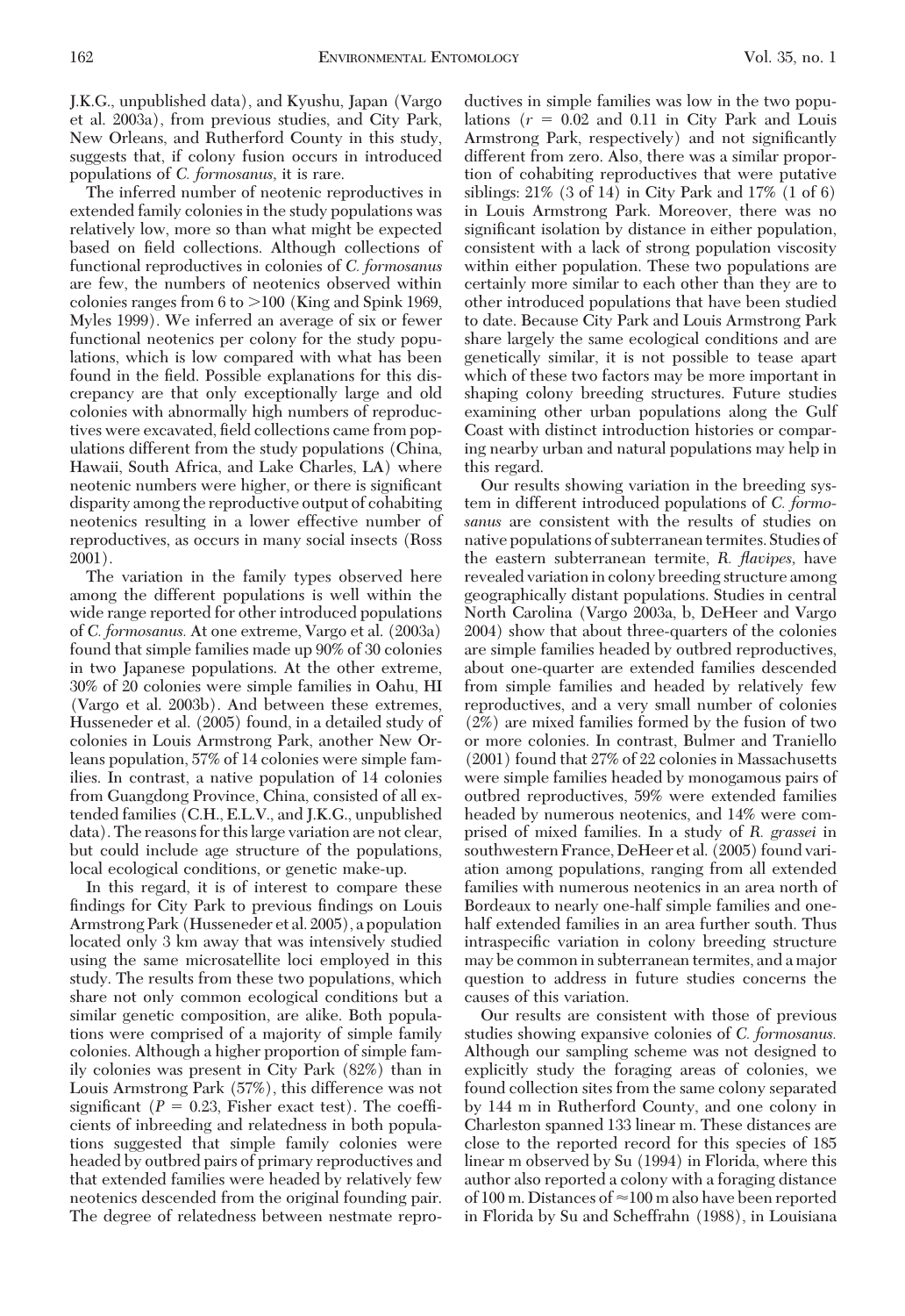by King and Spink (1969) and Messenger and Su (2005), and in Hawaii by Lai (1977). Thus, two colonies in this study are among the most expansive *C. formosanus* colonies reported to date. Although the most spatially expansive colony we found was an extended family, the Charleston colony that spanned 133 m was a simple family. To the extent that foraging area reßects colony population size, the second largest colony among those studied here had only a single queen. These results confirm previous findings for *C*. *formosanus* in Louis Armstrong Park, New Orleans (Husseneder et al. 2005) and for *R. flavipes* in North Carolina (DeHeer and Vargo 2004), indicating that the presence of multiple neotenics is not necessarily associated with larger foraging areas and population sizes as is sometimes assumed (e.g., Grube and Forschler 2004).

There was no significant isolation by distance in any of the populations once the large water barrier separating the two groups of colonies in Charleston was taken into account. In a study of two introduced Japanese populations on a slightly larger scale, Vargo et al. (2003a) also did not find significant isolation by distance. Isolation by distance is expected if dispersal is relatively limited over the spatial scale studied, either because of short range mating ßights by alates in the absence of inbreeding avoidance and/or frequent colony reproduction by budding. This lack of strong population viscosity suggests that budding is not common and that during mating flights reproductives disperse relatively far over the spatial scale studied or they actively engage in avoiding relatives when forming tandem pairs. Alternatively, no strong population structure is expected if human-mediated dispersal plays an important role in population expansion. Studies of the spatial distribution of *C. formosanus* in New Orleans (La Fage 1987) and Charleston (Chambers et al. 1988) indicate a rather patchy occurrence in these areas, consistent with limited natural dispersal and frequent spreading by human transport of infested materials from one part of the city to another. Thus, the absence of strong local population structure in these two older populations is not unexpected.

Results of the bottleneck tests provide strong evidence that the Charleston population underwent a strong genetic bottleneck on the introduction of *C. formosanus* to this area. The small number of alleles present is consistent with this population originating from very few colonies. Neither the tests for heterozygosity excess nor the mean ratio of the number of alleles to the range in allele sizes detected significant bottlenecks in the City Park or Rutherford County populations. The reason for the lack of detection in these two recently introduced populations is unclear. It may be that the sample sizes were rather minimal for these tests, especially in the Rutherford County population, where the number of colonies  $(n = 8)$  was below the minimum of 10 recommended for the heterozygosity excess tests (Piry et al. 1999). Husseneder et al. (2005) recently detected a bottleneck in a population of 14 *C. formosanus* colonies from Louis Armstrong Park, New Orleans, using the test for heterozygosity excess. However, a study of Japanese populations, where this species was introduced 300 yr ago, did not detect a recent bottleneck (Vargo et al. 2003a), presumably because there has been sufficient time since the introduction to Japan to erase the heterozygosity excess characteristic of recently bottlenecked populations (Piry et al. 1999).

The Charleston population, with a maximum of three alleles per polymorphic microsatellite locus and an average of fewer than two, is the least variable population of *C. formosanus* so far studied. Even the relatively recent Rutherford County population with only eight colonies had considerably more genetic variability. Other populations that have been studied include two Japanese populations with an average of 6.3 and 2.7 alleles per locus, respectively (Vargo et al. 2003a), Louis Armstrong Park, New Orleans, with 2.9 alleles (Husseneder et al. 2005), and Oahu, HI, with 3.9 alleles (C.H., E.L.V., and J.K.G., unpublished data). To the extent that allele number reßects the effective size of the founding population, Charleston seems to have been founded by the least number of colonies, possibly only a single colony. Alternatively, it could have been founded by several colonies introduced from a previously bottlenecked population from Asia or elsewhere.

Another main finding of our study is the distinct introduction history of the three studied populations. Results of the unweighted pair-group method with arithmetic average clustering indicated strong differences between the Charleston and City Park populations ( $F_{ST}$  = 0.30), Charleston and Louis Armstrong Park population ( $F_{ST}$  = 0.24), and the Charleston and Rutherford County populations  $(F_{ST} = 0.36)$ , suggesting different introduction histories for Charleston and the other three populations. These results confirm those of an earlier study using allozymes suggesting at least two separate introductions of *C. formosanus* to the U.S. mainland (Korman and Pashley 1991, Wang and Grace 2000a, b). In contrast, City Park, Louis Armstrong Park, and Rutherford County were much more genetically similar  $(F_{ST} = 0.05-0.16)$ , suggesting a close association between these three populations. However, by comparing the alleles present in each of these populations, we can exclude the possibility that the Rutherford County population could have originated solely from the City Park population. This is because the alleles present in Rutherford County were not simply a subset of those in City Park. In fact, of the 44 total alleles presentin both populations, there were 12 (27%) private alleles, 7 of which resided in Rutherford County. Moreover, it is unlikely that the Rutherford County population originated simply from other populations in or around New Orleans, because the Louis Armstrong Park population closely resembles the City Park population. It is possible that the Rutherford County population may have originated from another nearby population from outside New Orleans or may have resulted from two or more colonies coming from different populations within the United States. Based on cytochrome oxidase II sequence data, Jenkins et al. (2002) concluded that four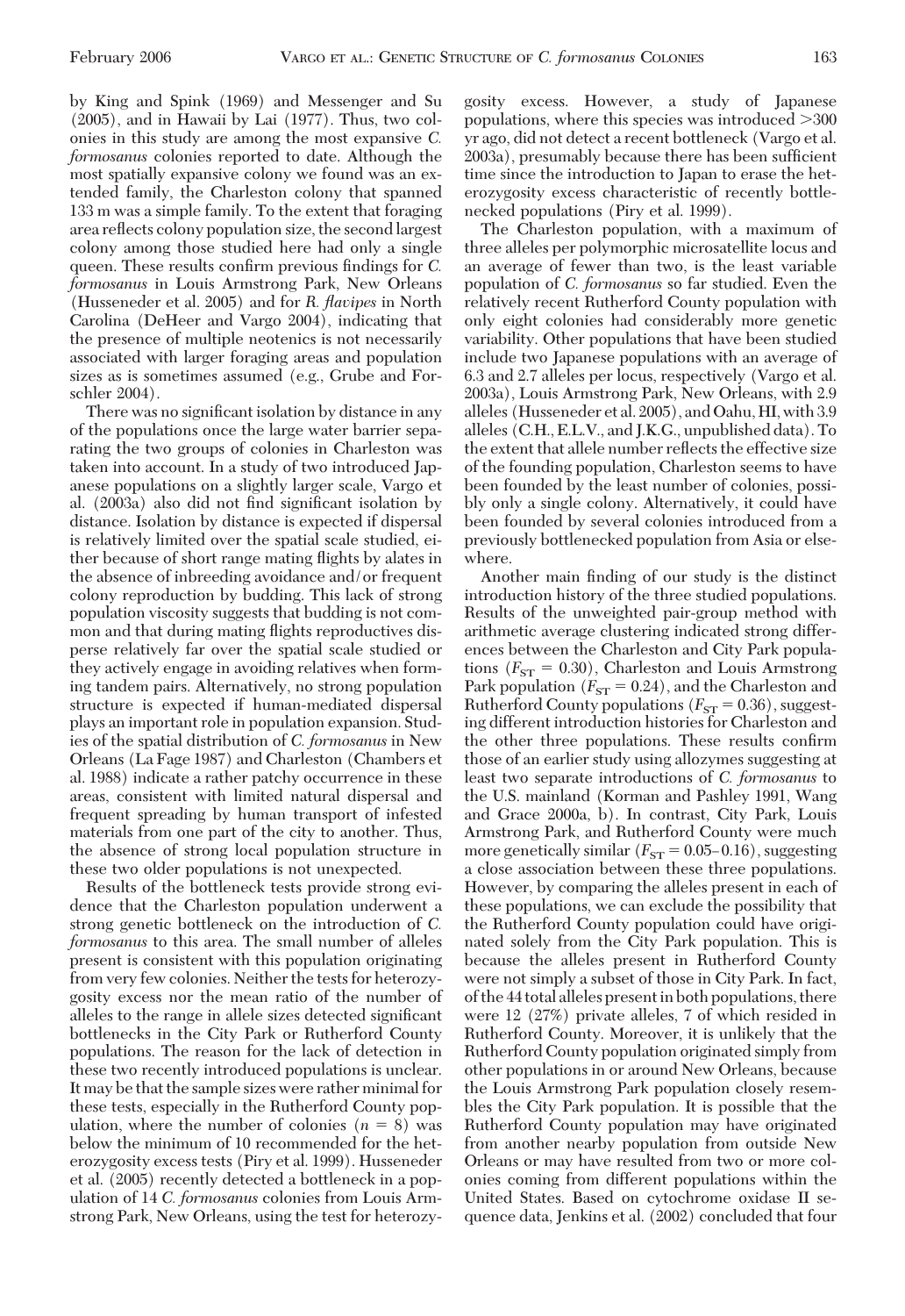colonies from Atlanta, GA, likely originated from Louisiana, most probably having been transported by railroad ties. A similar route of introduction was likely for the Rutherford County population, although from an unknown location, because of the close association between this small population and the abandoned railroad line (Fig. 3).

The colonies studies here, as well as those in other introduced populations studied previously, are close family groups that retain their distinctness even in the face of high population densities. Thus, the invasion success of *C. formosanus* cannot be attributed to a breakdown in nestmate recognition and an ensuing shift to unicoloniality in introduced populations, a major factor associated with highly invasive ants (Holway et al. 2002, Tsutsui and Suarez 2003). Nor would it seem that the exceptional success of *C. formosanus* as an invader is caused by any one dominant form of social organization, given the high variability in colony breeding structure among introduced populations. Perhaps the invasion success of this species is related to the plasticity of the breeding structure allowing populations to adapt to local ecological conditions. However, it may be that this species has such a superior competitive ability in many non-native areas because of ecological release that it can invade successfully despite the variability in breeding structure. Future studies investigating the breeding structure in additional populations, particularly within the native range, and the nature of competitive interactions with rival species in both the native and introduced ranges should shed more light on the factors underlying the repeated success of this important invader.

### **Acknowledgments**

We thank T. Juba and M. Puente for valuable technical assistance and C. DeHeer for both technical support and insightful comments on the manuscript. E. Adams kindly provided the results of computer simulations of breeding systems. J. McGuinn of the Rutherford County Cooperative Extension Center, C. Falco and the Structural Pest Control Division of the North Carolina Department of Agriculture and Consumer Services, D. Spillman of Goforth Termite and Pest Control, and Thompson Brothers Exterminating helped with collecting samples in Rutherford County. We are grateful to the South Carolina Department of Parks, Recreation, and Tourism for permission to collect samples in Charles Towne Landing State Historic Site. S. Fortson and S. Perryman of Terminix assisted in collecting samples from Charleston. This work was funded by USDA T-STAR Program Grants HAW00987-1011S and HAW00990-1013S to C.H., K.G., and E.L.V. and USDA NRICGP Grants 00-35301-9377 and 02-35302-12490) to E.L.V.

## **References Cited**

- Anonymous. 1965. Formosan subterranean termite—Texas. U.S. Dep. Agric. Coop. Econ. Insect Rep. 15: 907-908.
- **Atkinson, L., and E. S. Adams. 1997.** The origins and relatedness of multiple reproductives in colonies of the termite *Nasutitermes corniger.* Proc. Roy. Soc. Lond. B. 264: 1131-1136.
- **Buczkowski, G., E. L. Vargo, and J. Silverman. 2004.** The diminutive supercolony: the Argentine ants of the southeastern United States. Mol. Ecol. 13: 2235-2242.
- **Bulmer, M. S., E. S. Adams, and J.F.A. Traniello. 2001.** Variation in colony structure in the subterranean termite *Reticulitermes flavipes.* Behav. Ecol. Sociobiol. 49: 236 -243.
- **Chambers, D. M., P. A. Zungoli, and H.S.J. Hill. 1988.** Distribution and habitats of the Formosan subterranean termite (Isoptera: Rhinotermitidae) in South Carolina. J. Econ. Entomol. 81: 1611-1619.
- **Cle´ment, J.-L. 1981.** Enzymatic polymorphism in the European populations of various *Reticulitermes* species (Isoptera), pp. 49-62. *In* P. E. Howse and J.-L. Clément (eds.), Biosystematics of social insects. Academic, New York.
- **Cle´ment, J.-L. 1984.** Diagnostic alleles and systematics in termite species of the genus *Reticulitermes* in Europe. Experientia. 40: 283-285.
- **Cle´ment, J.-L., A.-G. Bagne`res, P. Uva, L. Wilfert, A. Quintana, J. Reinhard, and S. Dronnet. 2001.** Biosystematics of *Reticulitermes* termites in Europe: morphological, chemical and molecular data. Insectes Soc. 48: 202-215.
- **Cornuet, J.M., and G. Luikart. 1996.** Description and power analysis of two tests for detecting recent population bottlenecks from allele frequency data. Genetics 144: 2001– 2014.
- **DeHeer, C. J., and E. L. Vargo. 2004.** Colony genetic organization and colony fusion in the termite *Reticulitermes flavipes* as revealed by foraging patterns over time and space. Mol. Ecol. 13: 431-441.
- **DeHeer, C. J., M. Kutnik, E. L. Vargo, and A.-G. Bagne`res. 2005.** The breeding system and population structure of the termite *Reticulitermes grassei* in southern France. Heredity. 95: 408-415.
- **Dronnet, S., M. Chapuisat, E. L. Vargo, C. Louhou, and A.-G. Bagne`res. 2005.** Genetic analysis of the breeding system of an invasive subterranean termite, *Reticulitermes santonensis,* in urban and natural habitats. Mol. Ecol. 14: 1311-1320.
- **Fisher,M. L., R. E. Gold, E. L. Vargo, and A. I. Cognato. 2004.** Behavioral and genetic analysis of colony fusion in *Reticulitermes flavipes* (Isoptera: Rhinotermitidae). Sociobiology. 44: 565-576.
- **Garza, J. C., and E. G. Williamson. 2001.** Detection of reduction in population size using data from microsatellite loci. Mol. Ecol. 10: 305-318.
- **Goodisman, M.A.D., and R. H. Crozier. 2002.** Population and colony genetic structure of the primitive termite *Mastotermes darwiniensis.* Evolution. 56: 70-83.
- **Goodisman, M.A.D., R. W. Matthews, and R. H. Crozier. 2001.** Hierarchical genetic structure of the introduced wasp *Vespula germanica* in Australia. Mol. Ecol. 10: 1423– 1432.
- **Goodnight, K. F., and D. C. Queller. 1999.** Computer software for performing likelihood tests of pedigree relationship using genetic markers. Mol. Ecol. 8: 1231–1234.
- **Goudet, J. 2001.** FSTAT, a program to estimate and test gene diversities and fixation indices (version 2.9.3). http:// www.unil.ch/izea/softwares/fstat.html.
- **Grube, S., and B. T. Forschler. 2004.** Census of monogyne and polygyne laboratory colonies illuminates dynamics of population growth in *Reticulitermes flavipes* (Isoptera: Rhinotermitidae). Ann. Entomol. Soc. Am. 97: 466-475.
- **Holway, D. A., L. Lach, A. V. Suarez, N. D. Tsutsui, and T. J. Case. 2002.** The causes and consequences of ant invasions. Annu. Rev. Ecol. Syst. 33: 181-233.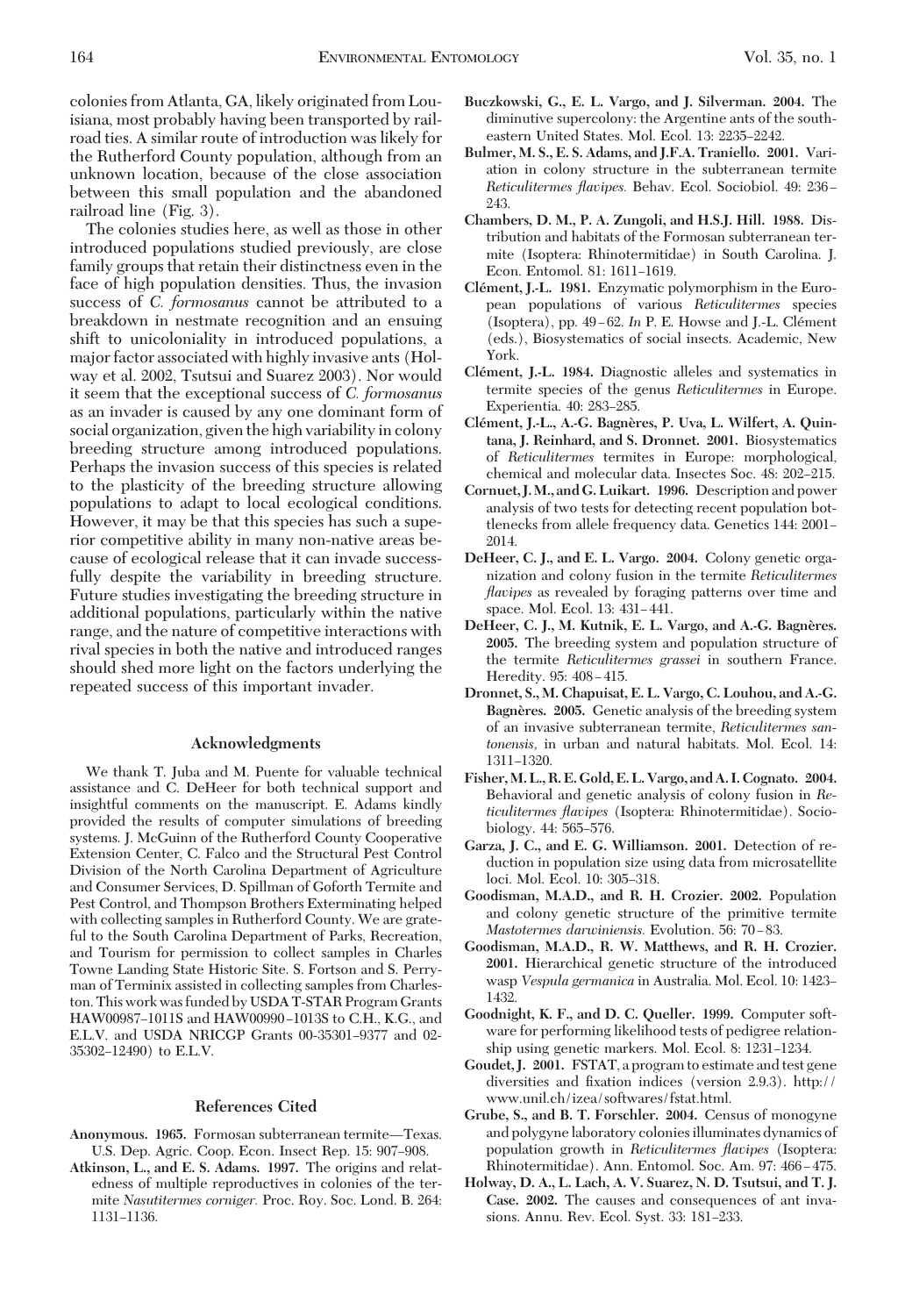- **Husseneder, C., and J. K. Grace. 2001.** Similarity is relative: hierarchy of genetic similarities in the Formosan subterranean termite (Isoptera: Rhinotermitidae) in Hawaii. Environ. Entomol. 30: 262-266.
- **Husseneder, C., R. Brandl, C. Epplen, J. T. Epplen, and M. Kaib. 1998.** Variation between and within colonies in the termite: morphology, genomic DNA, and behaviour. Mol. Ecol. 7: 983-990.
- **Husseneder, C., M. Kaib, C. Epplen, J. T. Epplen, and R. Brandl. 1997.** Small-scale population structure of the termite *Schedorhinotermes lamanianus:* aggression modulated by genetic and environmental factors. Mitt. Deutsch. Ges. All. Ang. Entomol. 11: 183-187.
- **Husseneder, C., R. Brandl, C. Epplen, J. T. Epplen, and M. Kaib. 1999.** Within-colony relatedness in a termite species: genetic roads to eusociality? Behaviour. 136: 1045-1063.
- **Husseneder, C., E. L. Vargo, and J. K. Grace. 2003.** Molecular genetic methods: new approaches to termite biology, pp. 358 Ð370. *In* B. Goodell, T. P. Schultz, and D. D. Nicholas (eds.), Wood deterioration and preservation: advances in our changing world. American Chemical Society, Washington, DC.
- **Husseneder, C., M. T. Messenger, N.-Y. Su, J. K. Grace, and E. L. Vargo. 2005.** Colony social organization and population genetic structure of an introduced population of the Formosan subterranean termite from New Orleans, Louisiana. J. Econ. Entomol. 98: 1421-1434.
- **Jenkins, T. M., C. J. Basten, S. Kresovich, and B. T. Forschler. 1999.** Mitochondrial gene sequence questions *Reticulitermes* sp. social structure (Isoptera: Rhinotermitidae). Sociobiology. 34: 161-172.
- **Jenkins, T. M., R. E. Dean, and B. T. Forschler. 2002.** DNA technology, interstate commerce, and the likely origin of Formosan subterranean termite (Isoptera: Rhinotermitidae) infestation in Atlanta, Georgia. J. Econ. Entomol. 95: 381-389.
- **Johnson, R. N., and P. T. Starks. 2004.** A surprising level of genetic diversity in an invasive wasp: *Polistes dominulus* in the northeastern United States. Ann. Entomol. Soc. Am. 97: 732-737.
- **Kaib, M., C. Husseneder, C. Epplen, J. T. Epplen, and R. Brandl. 1996.** Kin-biased foraging in a termite. Proc. Roy. Soc. Lond. B. 263: 1527-1532.
- **King, E. G., and W. T. Spink. 1969.** Foraging galleries of the Formosan subterranean termite,*Coptotermes formosanus*, in Louisiana. Ann. Entomol. Soc. Am. 62: 536-542.
- **Kistner, D. H. 1985.** A new genus and species of termitophilous Aleocharinae from mainland China associated with *Coptotermes formosanus* and its zoogeographic significance (Coleoptera: Staphylinidae). Sociobiology. 10: 93-104.
- **Kolbe, J. J., R. E. Glor, L. R. Schettino, A. C. Lara, A. Larson, and J. B. Losos. 2004.** Genetic variation increases during biological invasion by a Cuban lizard. Nature (Lond.). 431: 177-181.
- **Korman, A. K., and D. P. Pashley. 1991.** Genetic comparisons among U.S. populations of Formosan subterranean termites. Sociobiology. 19: 41–50.
- **Kumar, S., K. Tamura, and I. B. Jakobsen. 2001.** MEGA2: molecular evolutionary genetics analysis software. Bioinformatics. 17: 1244-1245.
- **La Fage, J. P. 1987.** Practical considerations of the Formosan subterranean termite in Louisiana: a 30-year-old problem, pp. 37–42. *In* M. Tamashiro and N.-Y. Su (eds.), Biology and control of the formosan subterranean termite. College of Tropical Agriculture and Human Resources, University of Hawaii, Honolulu, HI.
- **Lai, P. Y. 1977.** Biology and ecology of the Formosan subterranean termite, *Coptotermes formosanus,* and its susceptibility to the entomogenous fungi,*Beauvaria bassiana* and *Metarrhizium anisopliae.* Department of Entomology, University of Hawaii, Honolulu, HI.
- **Lewis, P. O., and D. Zaykin. 2000.** Genetic data analysis: computer program for the analysis of allelic data. Version 1.0 (d12). http://alleyn.eeb.uconn.edu/gda/.
- **Messenger, M. T., and N.-Y. Su. 2005.** Colony characteristics and seasonal activity of the Formosan subterranean termite (Isoptera: Rhinotermitidae) in Louis Armstrong Park, New Orleans, Louisiana. J. Entomol. Sci. 40: 268 -279.
- **Moller, H. 1996.** Lessons for invasion theory from social insects. Biol. Conserv. 78: 125-142.
- **Mooney, H. A., and E. E. Cleland. 2001.** The evolutionary impact of invasive species. Proc. Natl. Acad. Sci. U.S.A. 98: 5446-5451.
- **Myles, T. G. 1999.** Review of secondary reproduction in termites (Insecta: Isoptera) with comments on its role in termite ecology and social evolution. Sociobiology. 33:  $1 - 87$
- **Payne, C. M., C. V. Tillberg, and A. V. Suarez. 2004.** Recognition systems and biological invasions. Ann. Zool. Fenn. 41: 843-858.
- **Pimentel, D., L. Lach, R. Zuniga, and D. Morrison. 2000.** Environmental and economic costs of nonindigenous species in the United States. Bioscience. 50: 53–65.
- **Piry, S., G. Luikart, and J. M. Cornuet. 1999.** BOTTLE-NECK: a computer program for detecting recent reductions in the effective population size using allele frequency data. J. Hered. 90: 502-503.
- **Queller, D. C., and K. F. Goodnight. 1989.** Estimating relatedness using genetic markers. Evolution. 43: 258-275.
- **Raymond, M., and F. Rousset. 1995.** GENEPOP (version 1.2): population genetics software for exact tests and ecumenicism. J. Hered. 86: 248-249.
- **Reilly, L.M. 1987.** Measurements ofinbreeding and average relatedness in a termite population. Am. Nat. 130: 339 – 349.
- **Ross, K. G. 2001.** Molecular ecology of social behaviour: analyses of breeding systems and genetic structure. Mol. Ecol. 10: 265-284.
- **Shellman-Reeve, J. S. 1997.** The spectrum of eusociality in termites, pp. 52-93. In J. C. Choe and B. J. Crespi (eds.), Social behavior in insects and arachnids. Cambridge University Press, Cambridge, UK.
- **Spink, W. T. 1967.** The Formosan subterranean termite in Louisiana. Louisiana State Univ. Circ. 89: 1-12.
- Su, N.-Y. 1994. Field evaluation of a hexaflumuron bait for population suppression of subterranean termites (Isoptera: Rhinotermitidae). J. Econ. Entomol. 87: 389-397.
- **Su, N.-Y. 2003.** Overview of the global distribution and control of the Formosan subterranean termite. Sociobiology.  $41: 7-16.$
- **Su, N.-Y., and M. Tamashiro. 1987.** An overview of the Formosan subterranean termite (Isoptera: Rhinotermitidae) in the world, pp. 3–14. *In* M. Tamashiro and N.-Y. Su (eds.), Biology and control of the Formosan subterranean termite. University of Hawaii, Honolulu, HI.
- **Su, N.-Y., and R. H. Scheffrahn. 1988.** Foraging population and territory of the Formosan subterranean termite (Isoptera: Rhinotermitidae) in an urban environment. Sociobiology. 14: 353-360.
- **Thompson, G. J., and P.D.N. Hebert. 1998a.** Probing termite social systems through allozyme and mtDNA analysis: a